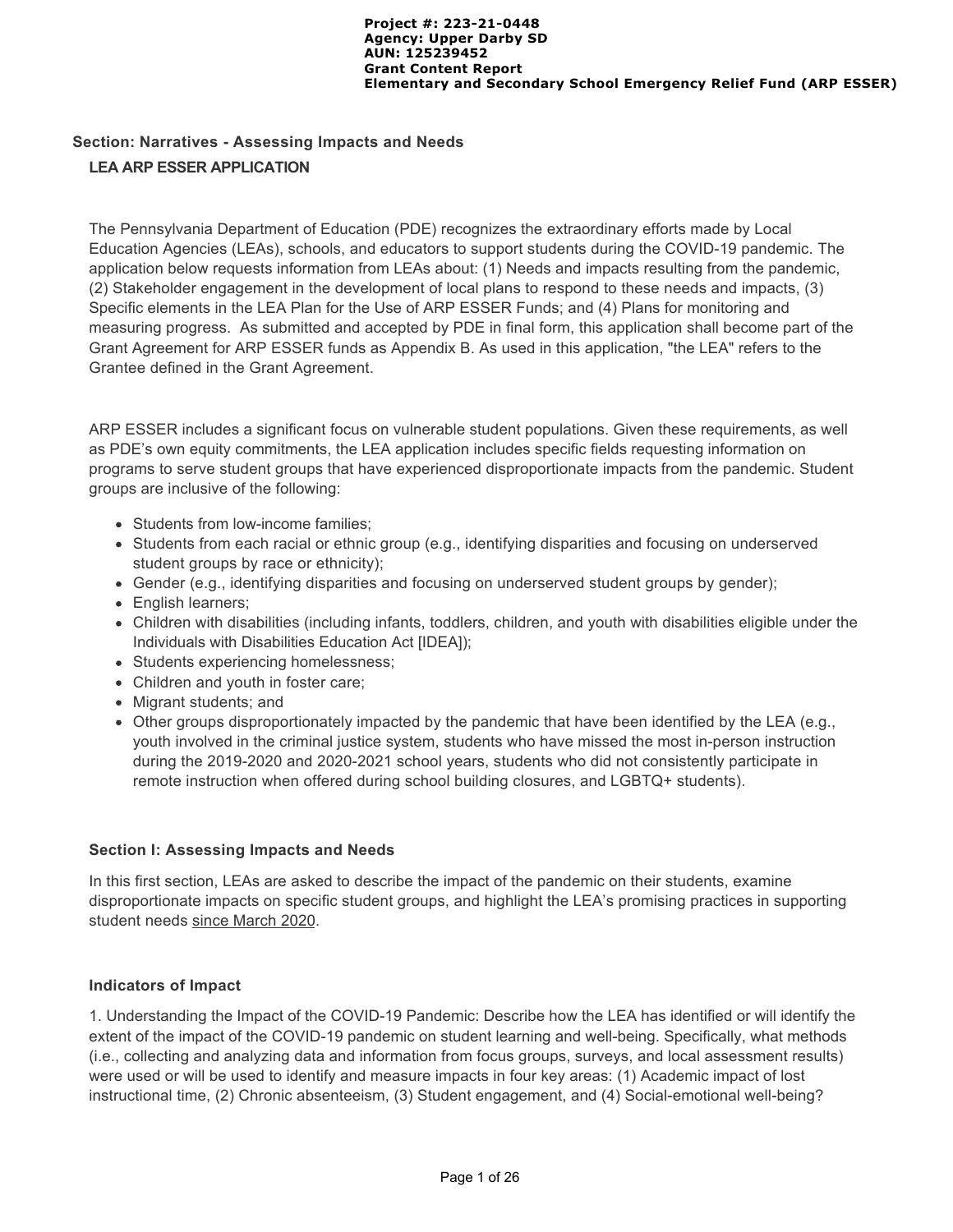|                                                             | <b>Methods Used to Understand Each Type of Impact</b>                                                                                                                                                                |  |  |
|-------------------------------------------------------------|----------------------------------------------------------------------------------------------------------------------------------------------------------------------------------------------------------------------|--|--|
| <b>Academic Impact of Lost</b><br><b>Instructional Time</b> | The district will analyze local assessment results and standardized testing to<br>assess academic deficiencies and learning loss                                                                                     |  |  |
| <b>Chronic Absenteeism</b>                                  | The district will have a team of educators including teachers, counselors, social<br>workers, principals and central administrators assess attendance data and<br>reach out to students and families needing support |  |  |
| <b>Student Engagement</b>                                   | The district will assure that each school uses team meeting and assessment<br>data to determine the level of student engagement and student needs                                                                    |  |  |
| Social-emotional Well-<br>being                             | Each school has given surveys to students, staff and families to address social<br>emotional needs and other well being needs. All data is reviewed at the central<br>admin level, as well as building level.        |  |  |
| <b>Other Indicators</b>                                     |                                                                                                                                                                                                                      |  |  |

## **Documenting Disproportionate Impacts**

2. Identify **at least three student** groups in the LEA that faced particularly significant impacts from the pandemic. For each, provide specific strategies that were used or will be used to identify and measure impacts.

| <b>Student Group</b>                                                                                                                            | Provide specific strategies that were used or<br>will be used to identify and measure impacts                                                                                                                              |  |
|-------------------------------------------------------------------------------------------------------------------------------------------------|----------------------------------------------------------------------------------------------------------------------------------------------------------------------------------------------------------------------------|--|
| English learners                                                                                                                                | The district will be purchasing specific curriculum for<br>engaging EL learners and providing academic<br>interventions. We will also purchase books to<br>provide professional development for staff.                     |  |
| Students from each racial or ethnic group (e.g.,<br>identifying disparities and focusing on underserved<br>student groups by race or ethnicity) | The district will be purchasing books to use with<br>parents to help them support their children at home,<br>and provide a bridge from school to home.                                                                     |  |
| Students from low-income families                                                                                                               | Since we are a CEP district, this impacts almost all<br>of our families. We will screen all students for<br>learning loss and mental health needs, and increase<br>the staff support in every building to help address it. |  |

## **Reflecting on Local Strategies**

3. Provide the LEA's assessment of the top two or three strategies that have been most effective in supporting the needs of students, in particular specific student groups most impacted by the COVID-19 pandemic. Include at least one strategy addressing **academic needs** and at least one strategy addressing **social-emotional needs**.

| <b>Strategy Description</b>                                                     |
|---------------------------------------------------------------------------------|
| The district has very carefully looked at the PBIS data for all students, given |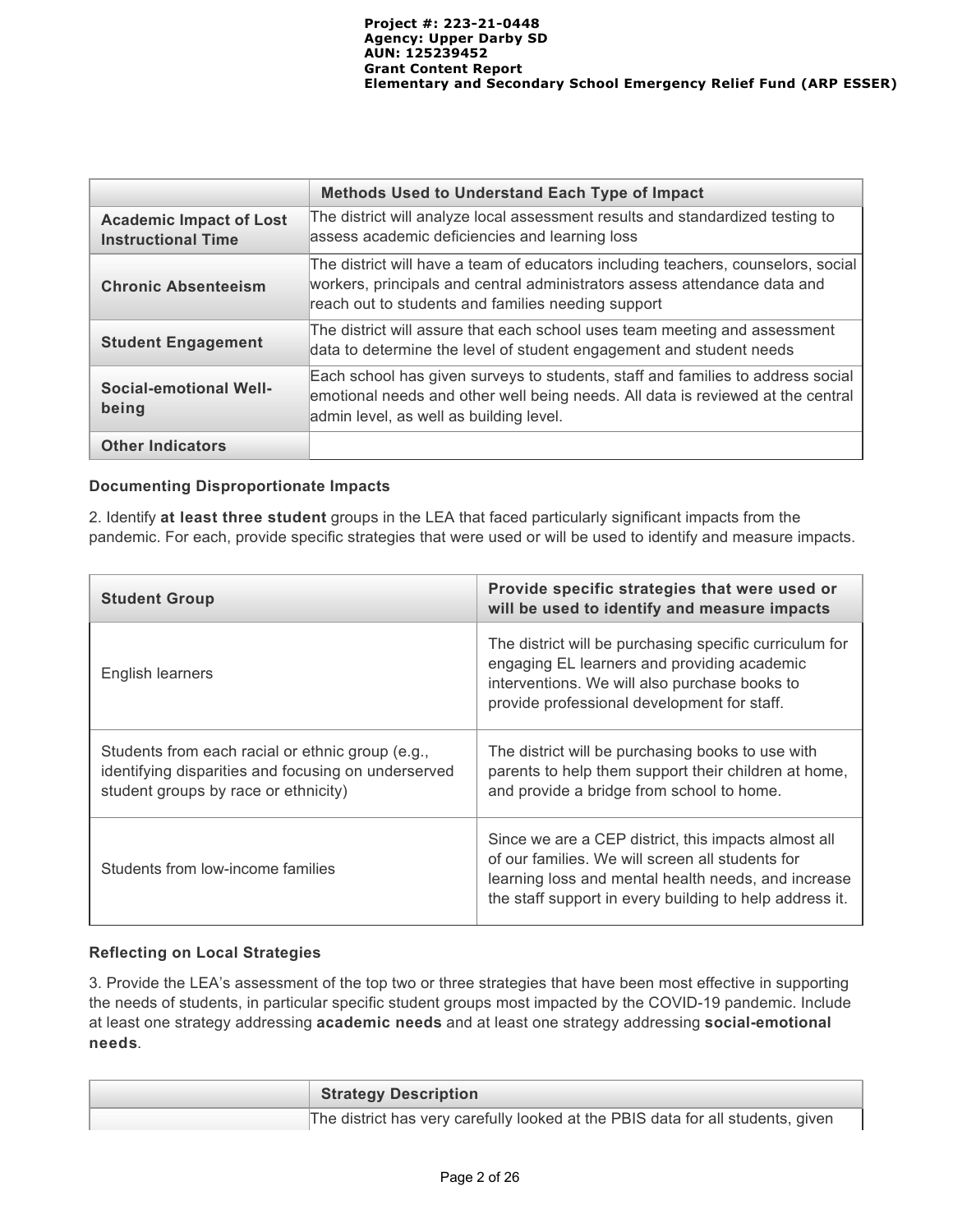|             | <b>Strategy Description</b>                                                    |
|-------------|--------------------------------------------------------------------------------|
| Strategy #1 | and interpreted teacher surveys regarding social emotional learning and        |
|             | trauma informed instruction, and tried to identify students in need of support |

i. **Impacts that Strategy #1 best addresses:** (select all that apply)

- **Academic impact of lost instructional time**
- **Chronic absenteeism**
- **Student engagement**
- **Social-emotional well-being**
- **Other impact**
	- ii. **If Other is selected above, please provide the description here:**

iii. **Student group(s) that Strategy #1 most effectively supports:** (select all that apply)

 **Students from low-income families**

 **Students from each racial or ethnic group (e.g., identifying disparities and focusing on underserved student groups by race or ethnicity)**

- **Gender (e.g., identifying disparities and focusing on underserved student groups by gender)**
- **English learners**
- **Children with disabilities (including infants, toddlers, children, and youth with disabilities eligible under the Individuals with Disabilities Education Act (IDEA))**
- **Students experiencing homelessness**
- **Children and youth in foster care**
- **Migrant students**
- **Other student groups: (provide description below)**

iv. **If Other is selected above, please provide the description here.**

### **Reflecting on Local Strategies**: **Strategy #2**

| Strategy Description                                                           |
|--------------------------------------------------------------------------------|
| The district is addressing learning loss by assuring that each student has the |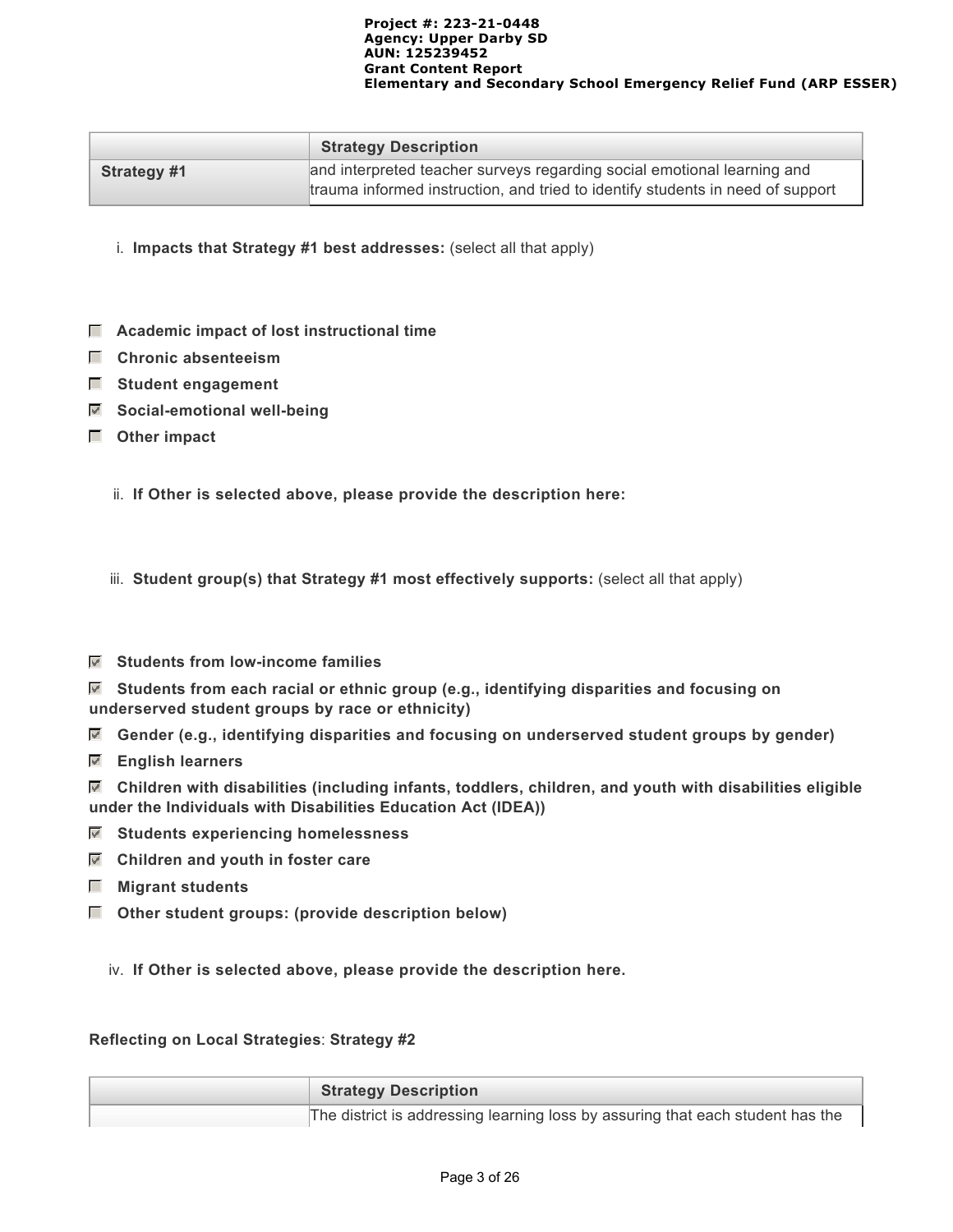|                    | <b>Strategy Description</b>                                                                                                                                                                         |
|--------------------|-----------------------------------------------------------------------------------------------------------------------------------------------------------------------------------------------------|
| <b>Strategy #2</b> | ability for reading, math and core subject remediation and improvement by way<br>of MTSS groups during the school day, after school tutoring, and inviting all<br>students to attend summer school. |

- i. **Impacts that Strategy #2 best addresses:** (select all that apply)
- **Academic impact of lost instructional time**
- **Chronic absenteeism**
- **Student engagement**
- **Social-emotional well-being**
- **Other impact**
	- ii. **If Other is selected above, please provide the description here:**

iii. **Student group(s) that Strategy #2 most effectively supports:** (select all that apply)

 **Students from low-income families**

 **Students from each racial or ethnic group (e.g., identifying disparities and focusing on underserved student groups by race or ethnicity)**

- **Gender (e.g., identifying disparities and focusing on underserved student groups by gender)**
- **English learners**

 **Children with disabilities (including infants, toddlers, children, and youth with disabilities eligible under the Individuals with Disabilities Education Act (IDEA))**

- **Students experiencing homelessness**
- **Children and youth in foster care**
- **Migrant students**
- **Other student groups: (provide description below)**

iv. **If Other is selected above, please provide the description here.**

**Reflecting on Local Strategies: Strategy #3**

**Strategy Description**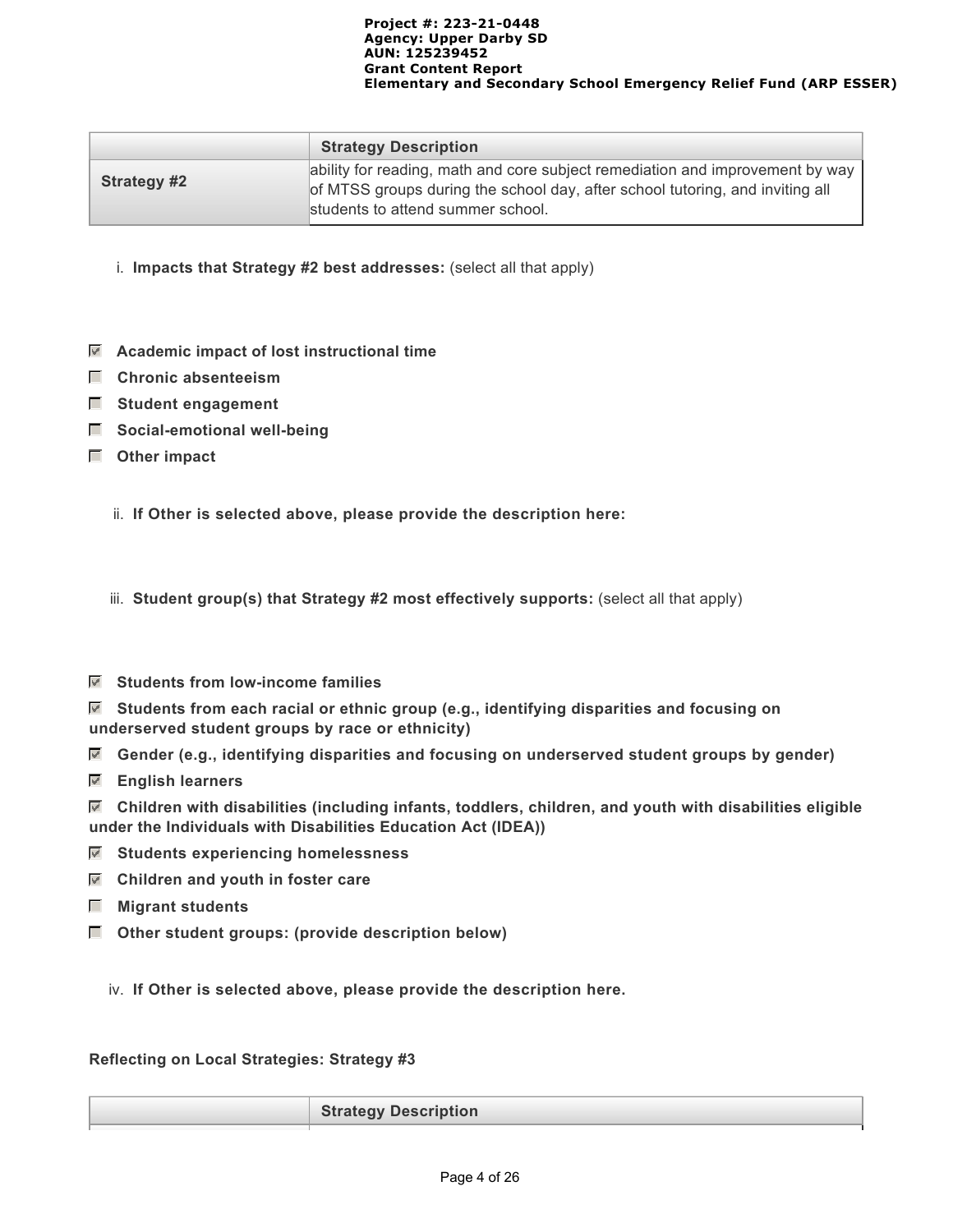|                    | <b>Strategy Description</b> |
|--------------------|-----------------------------|
| <b>Strategy #3</b> |                             |

i. **Impacts that Strategy #3 best addresses:** (select all that apply)

- **Academic Impact of Lost Instructional Time**
- **Chronic absenteeism**
- **Student engagement**
- $\Box$  Social-emotional well-being
- **Other impact**
	- ii. **If Other is selected above, please provide the description here:**

iii. **Student group(s) that Strategy #3 most effectively supports:** (select all that apply)

**F** Students from low-income families

 **Students from each racial or ethnic group (e.g., identifying disparities and focusing on underserved student groups by race or ethnicity)**

- **Gender (e.g., identifying disparities and focusing on underserved student groups by gender)**
- **English learners**

 **Children with disabilities (including infants, toddlers, children, and youth with disabilities eligible under the Individuals with Disabilities Education Act (IDEA))**

- **Students experiencing homelessness**
- $\Box$  Children and youth in foster care
- **Migrant students**
- **Other student groups: (provide description below)**

iv. **If Other is selected above, please provide the description here:**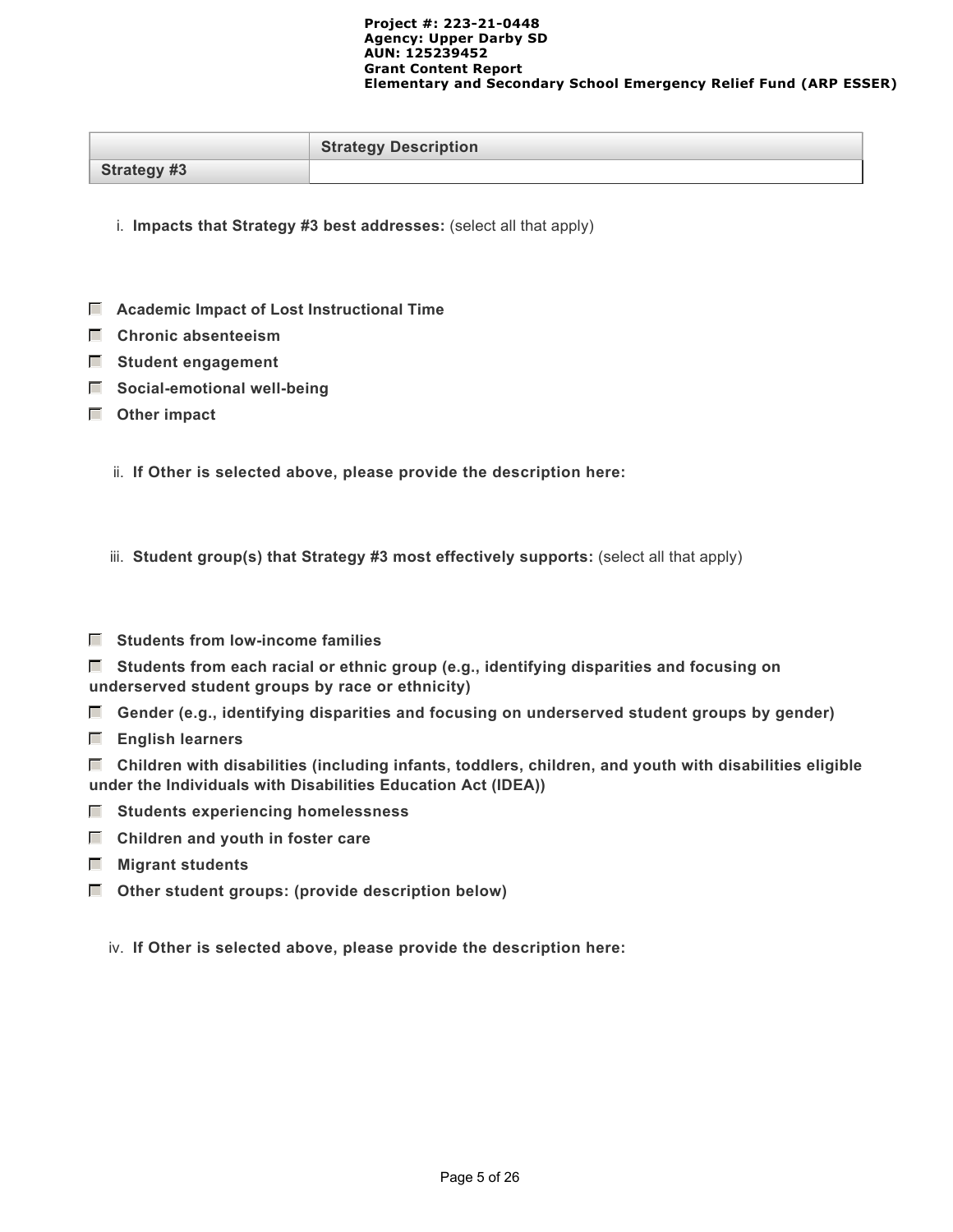# **Section: Narratives - Engaging Stakeholders in Plan Development Section II: Engaging Stakeholders in Plan Development**

In this second section, LEAs are asked to provide information on how stakeholders will be engaged in planning for the use of ARP ESSER funds, how stakeholder input will be utilized, and how the LEA will make its LEA Plan for the Use of ARP ESSER Funds transparent to the public—all critical components in developing, implementing, and adjusting plans based on the differential impacts of the COVID-19 pandemic.

## **4. Stakeholder Engagement**

Describe how the LEA, in planning for the use of ARP ESSER funds, has engaged or will engage in meaningful consultation with stakeholders. **(3,000 characters max)**

(Stakeholders include students; families; school and district administrators (including special education administrators); teachers; principals; school leaders; other educators; school staff; and unions. In addition, to the extent that the following groups are present in or served by the LEA, stakeholders also include community partners, civil rights organizations (including disability rights organizations); stakeholders representing the interests of children with disabilities, English learners, children experiencing homelessness, children and youth in foster care, migrant students, children who are incarcerated, and other underserved students; and tribes.)

The Upper Darby School District provided a survey to all stakeholders asking for input on how the funds should best be spent. Stakeholders included students, families, district staff and administration, community members, civil leaders, and school board members. Stakeholders represented all interests of our students. Descriptions of the allowable uses was included, along with an area for public comment and questions. In addition, all stakeholders were provided with contact information to follow up with questions, or to request individual meetings, if desired. Survey results are on the website and were presented at a Board meeting on December 7, 2021 with public comment.

## **5. Use of Stakeholder Input**

Describe how the LEA has taken or will take stakeholder and public input into account in the development of the LEA Plan for the Use of ARP ESSER Funds. **(3,000 characters max)**

The results of the survey were carefully looked at by the Federal Programs Coordinator, as well as the Superintendents cabinet and CFO, and the School Board. There were long discussions about what our community of stakeholders want to see with the funds, and how the district should use that feedback to allocate the ARP-ESSER funds.

## **6. Public Access to LEA Plan for the Use of ARP ESSER Funds**

Describe the process for development, approval, and making public the LEA Plan for the Use of ARP ESSER Funds. The LEA Plan for the Use of ARP ESSER Funds must be made publicly available on the LEA website and submitted to PDE within 90 days of LEA receipt of ARP ESSER funding, must be written in a language that parents/caregivers can understand, and must be provided in alternate format upon request by a parent/caregiver who is an individual with a disability. **(3,000 characters max)**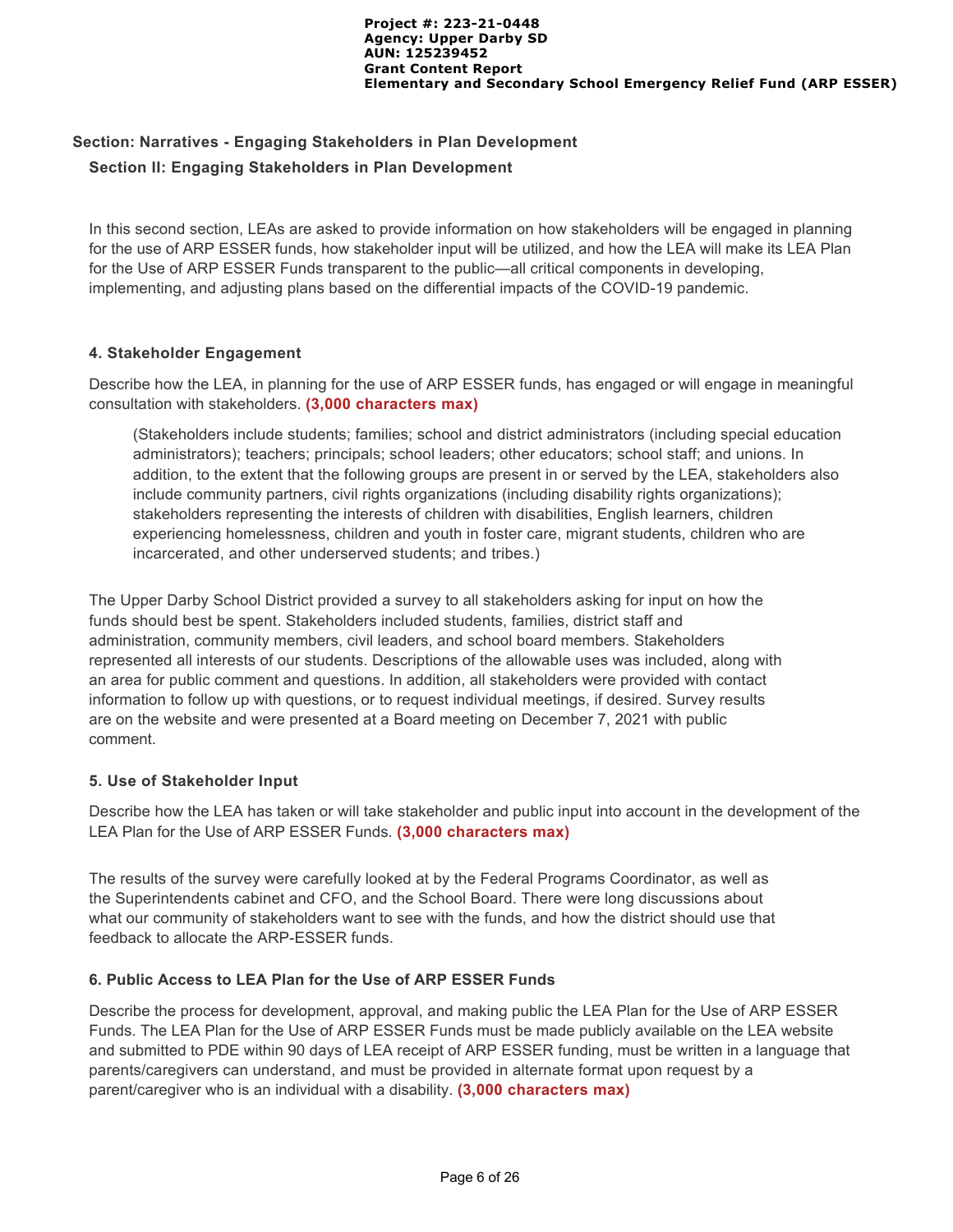The district will post the ARP ESSER plan for funds on the district website prominently on the front page in language clearly written for our families and stakeholders. The website has the capability to translate all documents into home languages, and meets with ADA requirements. In addition, the Superintendent presented the plans for the funds at a Board meeting on December 7th.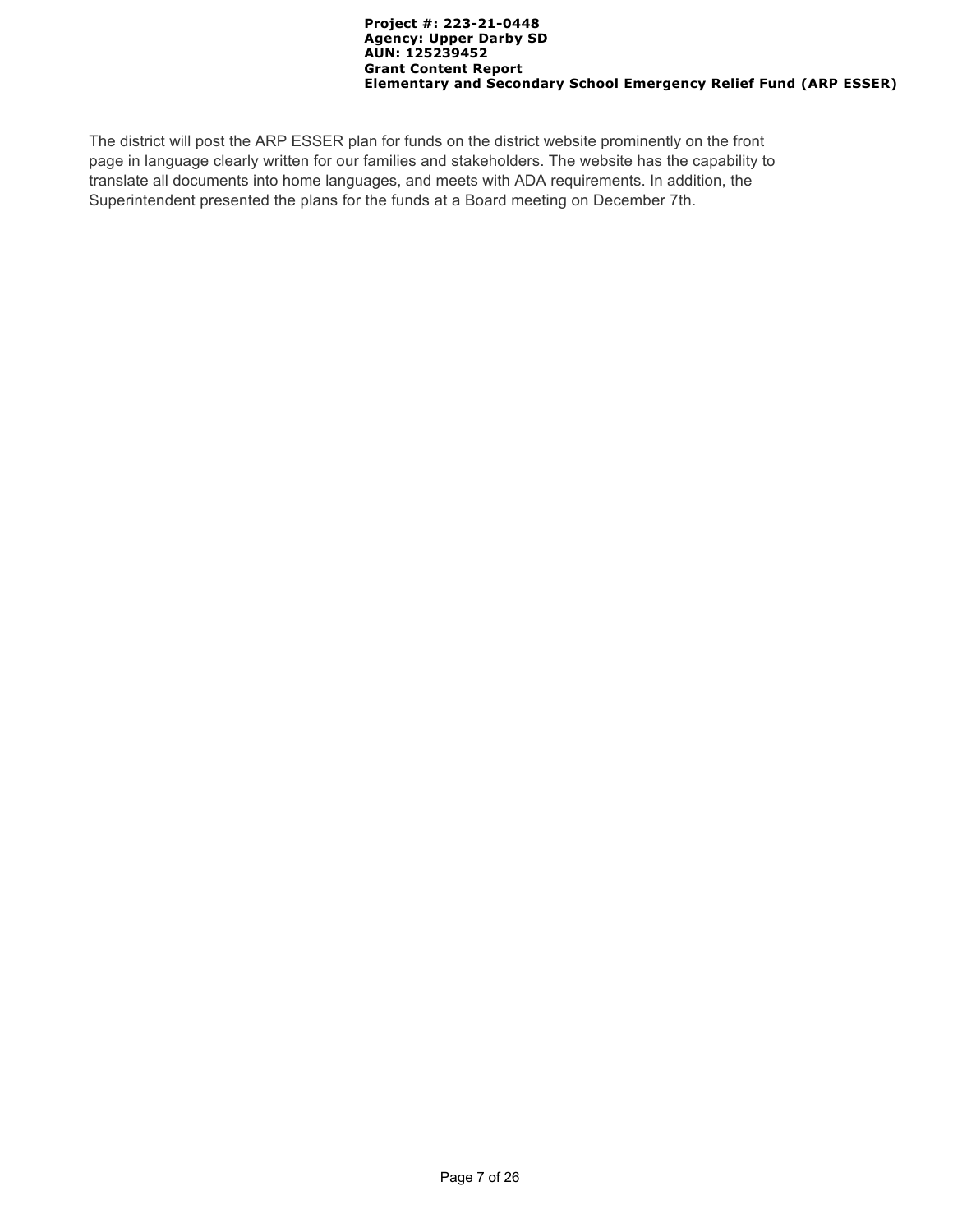## **Section: Narratives - Using ARP ESSER Funds to Plan for Safe, In-Person Instruction Section III: Using ARP ESSER Funds to Plan for Safe, In-Person Instruction**

In this third section, LEAs are asked to reflect on both the impacts and needs described in Section I and stakeholder engagement described in Section II to provide a description of the LEA plan for the use of ARP ESSER funds , beginning with the minimum 20 percent reservation, to address the impact of lost instructional time as required by section 2001(e)(1) of the ARP Act.

**Instructions:** For both (a) the 20 percent reservation to address the impact of lost instructional time and (b) remaining funds, describe the LEA's principles for emphasizing educational equity in expending ARP ESSER funds, including but not limited to:

- Responding to students' academic, social, emotional, and mental health needs, and addressing opportunity gaps that existed before—and were exacerbated by—the pandemic.
- Allocating funding to individual schools and for LEA-wide activities based on student need.
- Implementing an equitable and inclusive return to in-person instruction. An inclusive return to in-person instruction includes, but is not limited to, establishing policies and practices that avoid the over-use of exclusionary discipline measures (including in- and out-of-school suspensions) and creating a positive and supportive learning environment for all students.
- Taking steps to permit students, teachers, and other program beneficiaries to overcome barriers (including barriers based on gender, race, color, national origin, disability, and age) that impede equal access to, or participation in, the ARP ESSER-supported program, in compliance with the requirements of section 427 of GEPA (20 U.S.C. 1228a).
- Attending to sustainability of plans supported by non-recurring ARP ESSER funds beyond the ARP ESSER funding period.

## **7. Plan for 20 percent Reservation to Address the Impact of Lost Instructional Time (Learning Loss)**

How will the LEA use the funds it reserves under section 2001(e)(1) of the ARP Act to address the academic impact of lost instructional time through the implementation of evidence-based interventions, such as summer learning or summer enrichment, extended day, comprehensive afterschool programs, or extended school year programs? **(3,000 characters max)** 

The response must include:

- a. A description of the evidence-based interventions (e.g., providing intensive or high-dosage tutoring, accelerating learning) the LEA has selected, and how the LEA will evaluate the impact of those interventions on an ongoing basis to determine effectiveness.
- b. How the evidence-based interventions will specifically address the needs of student groups most disproportionately impacted.
- c. The extent to which the LEA will use funds it reserves to identify, engage, and support (1) students who have missed the most in-person instruction during the 2019-2020 and 2020-2021 school years; and (2) students who did not consistently participate in remote instruction when offered during school building closures.

The district will use the ARP ESSER funds to support the impact of lost instructional time due to the pandemic. With regard to academic supports, we will be purchasing books in the areas of phonics,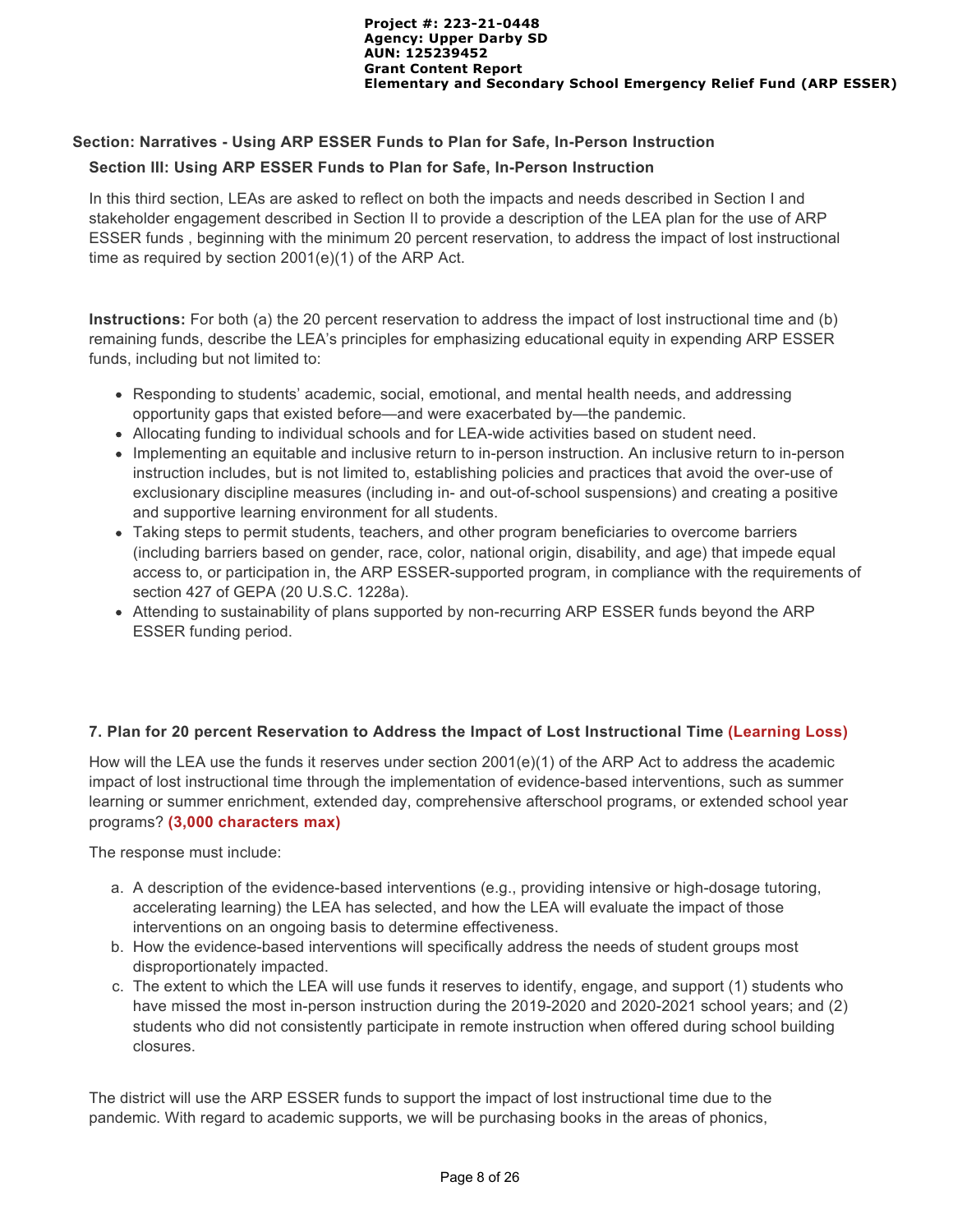fluency, vocabulary, comprehension, phonemic awareness, math and science. We will also provide small group tutoring (virtual or in person) after school and in the evening for all students who need or want it. We will have summer school available for free for all students, and provide transportation for homeless students. There are plans to hire consultants to evaluate current instructional practices to assure best practices and student engagement, and to purchase curriculum or additional supports in the areas of need.

### **8. Plan for Remaining Funds** *(funds not described under the question above)*

How will the LEA spend its remaining ARP ESSER funds including for each of the four fields below, as applicable? **(3,000 characters max)**

- a. Continuity of Services: How will the LEA use ARP ESSER funds to sustain services to address students' academic needs; students' and staff social, emotional, and mental health needs; and student nutrition and food services?
- b. Access to Instruction: How will the LEA use ARP ESSER funds to support the goals of increasing opportunity to learn and equity in instructional delivery? Consider regular attendance/chronic absenteeism data from the 2020-21 school year, including data disaggregated by student groups, in developing the response.
- c. Mitigation Strategies: How will the LEA use ARP ESSER funds to support prevention and mitigation policies in line with the most up-to-date guidance from the Centers for Disease Control and Prevention (CDC) for the reopening and operation of school facilities and transportation services to effectively maintain the health and safety of students, educators, and other staff? Consider the LEA's Health and Safety Plan in developing the response.
- d. Facilities Improvements: How will the LEA use ARP ESSER funds to repair and improve school facilities to reduce risk of virus transmission, address environmental health hazards, and/or improve ventilation? Consider the LEA's Health and Safety Plan in developing the response.

We will continually monitor the needs of our students academically and social-emotionally. We are planning to contract with an outside mental health agency to provide on site support for our students in each building, and additional staff to help address attendance and chronic absenteeism. Staff will be provided professional development in the areas of academics and SEL to support our students and learning loss and prevention. Funds will be used to pay staff for their time, and for the after school and summer programs they will lead for our students. We will continue to feed all students breakfast and lunch for free. ARP ESSER funds will be used to pay for upgrades to HVAC, new windows to support better ventilation, and replacement of carpeting and cloth seats with washable flooring and materials --all in line with CDC guidance for air quality and reducing virus transmission in schools due to the pandemic.

## **9. For LEAs with one or more Comprehensive Support and Improvement (CSI) or Additional Targeted Support and Improvement (ATSI) school only**

Please verify consultation of the [Evidence Resource Center](https://www.evidenceforpa.org/) in developing the LEA Plan for the Use of ARP ESSER Funds and provide a justification for any intervention that is not supported by tier 1, 2, 3, or 4 evidence. If the LEA does not include a school with a CSI or ATSI designation, indicate "Not Applicable." **(3,000 characters max)**

The Directors for secondary and elementary education, as well as the two A-TSI principals , have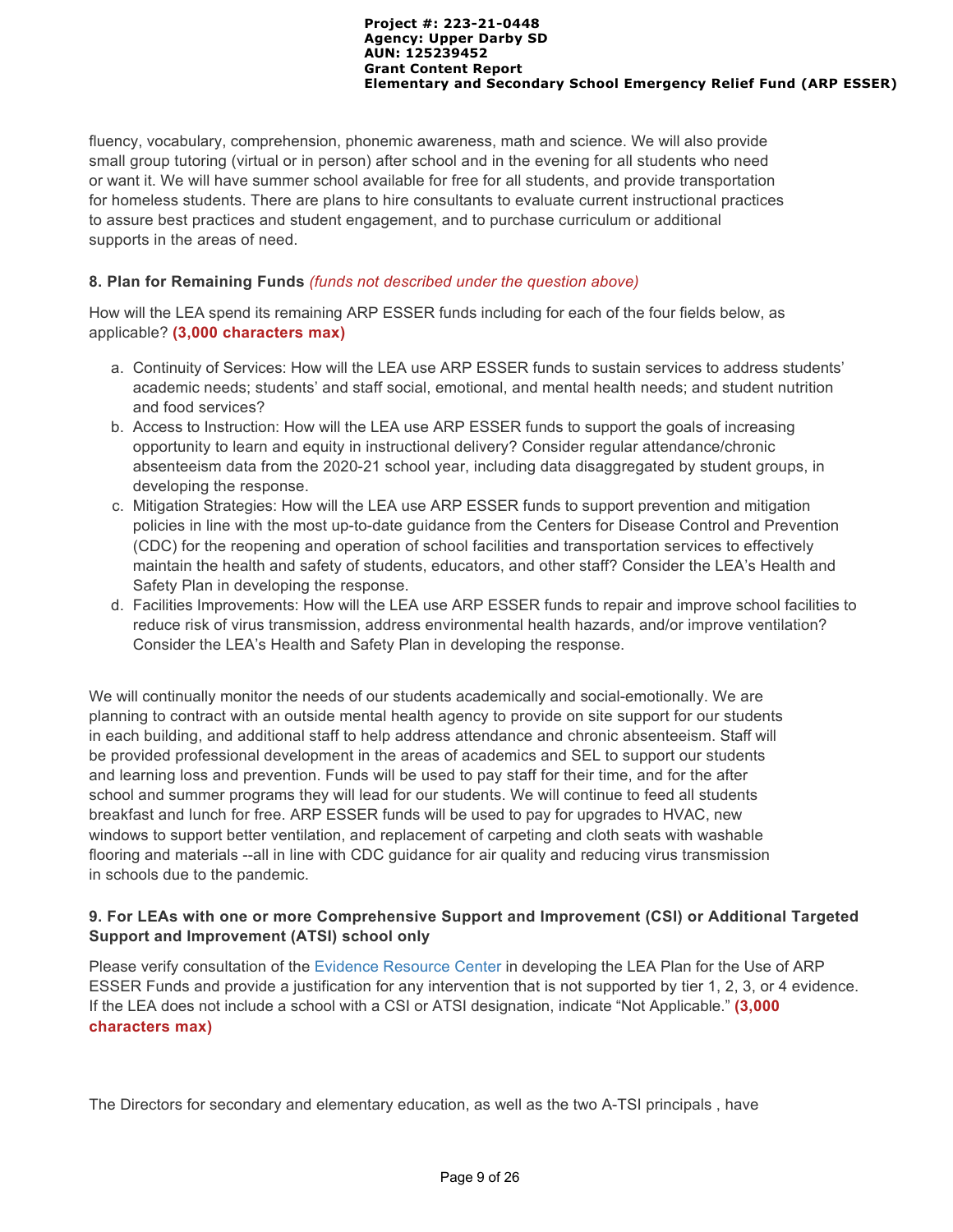attended all PDE meetings, read all guidance on A-TSI, consulted the Evidence Resource Center, and assure that all funds are supported by tier 1,2,3, or 4 evidence.

### **10. 20% Reservation Calculation**

Please enter your ARP ESSER total allocation amount and then click Save.

\*Please ensure that your 20% (or greater) budgeted amount for Learning Loss is itemized in your Budget.

|                                  | <b>ARP ESSER Allocation</b> | <b>Reservation</b><br><b>Requirement</b> | <b>Reservation Amount</b><br>(calculated on save) |
|----------------------------------|-----------------------------|------------------------------------------|---------------------------------------------------|
| 20 Percent<br><b>Reservation</b> | 34.776.608                  | 20%                                      | 6.955.322                                         |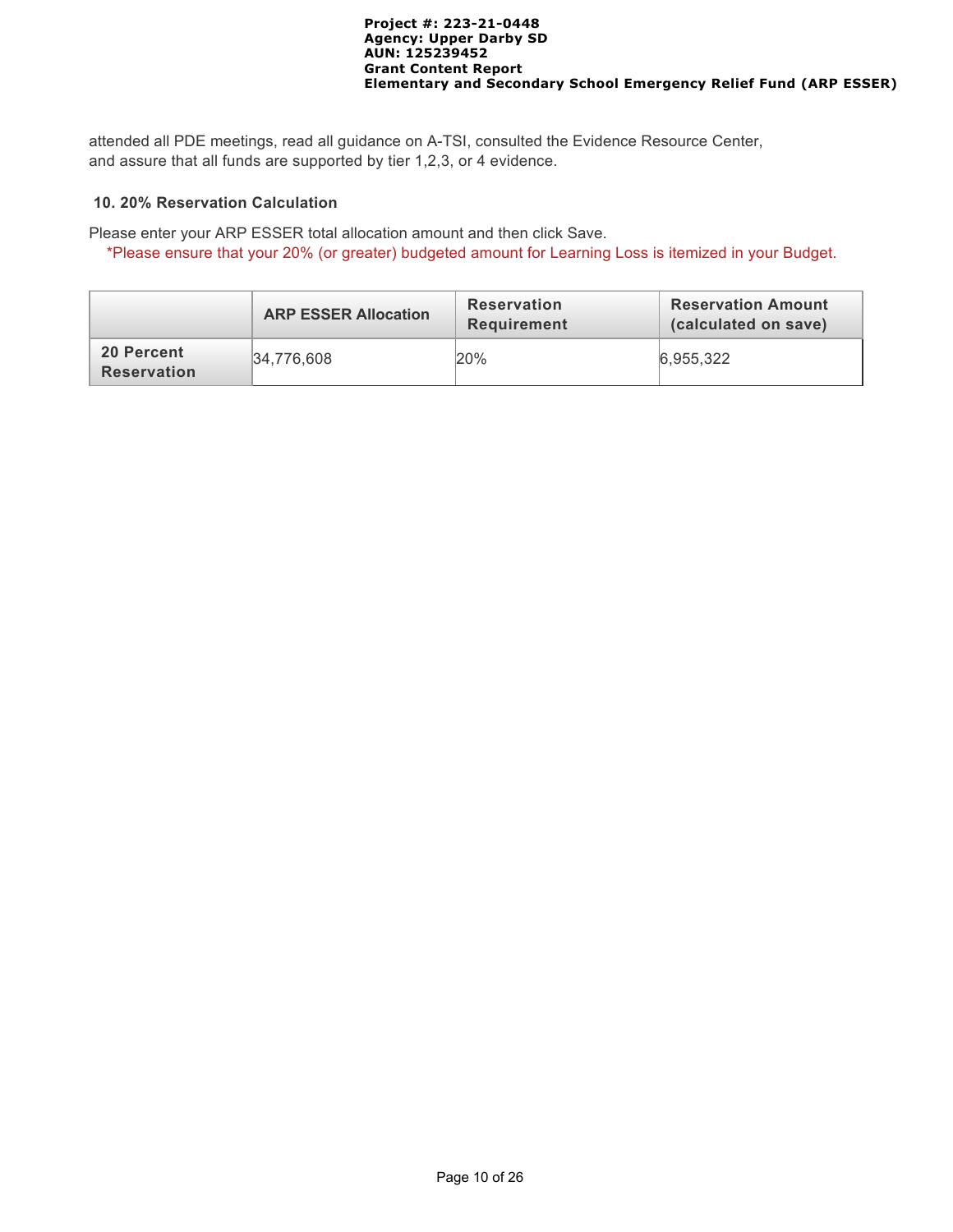## **Section: Narratives - Monitoring and Measuring Progress**

### **Section IV: Monitoring and Measuring Progress**

In this fourth section, LEAs are asked to describe efforts to build local capacity to ensure high-quality data collection and reporting to safeguard funds for their intended purposes.

## **11. Capacity for Data Collection and Reporting**

LEAs must continuously monitor progress and adjust strategies as needed. Describe the LEA's capacity and strategy to collect and analyze data (disaggregated by student group, where applicable), for each of the following measures:

|                                                                                                                        | Data Collection and Analysis Plan (including plan to disaggregate<br>data)                                                                                                                                                                                                                                                |
|------------------------------------------------------------------------------------------------------------------------|---------------------------------------------------------------------------------------------------------------------------------------------------------------------------------------------------------------------------------------------------------------------------------------------------------------------------|
| <b>Student learning,</b><br>including academic<br>impact of lost<br>instructional time during<br>the COVID-19 pandemic | Each school has monthly data meetings to look at academic data for all<br>students, and focus on those with a higher impact of instructional loss. The<br>MTSS model is used to address all student needs and provide targeted support<br>where needed. Aimsweb and MAP testing are used to monitor academic<br>progress. |
| <b>Opportunity to learn</b><br>measures (see help text)                                                                | All students were given chromebooks for instructional purposes. Students and<br>staff were trained on the use of technology for instruction. Students bring their<br>computers to school each day and are given additional support as needed.<br>Parent instructional nights include uses of technology.                  |
| Jobs created and<br>retained (by number of<br><b>FTEs and position type)</b><br>(see help text)                        | All 1000 instructional teachers, counselors, social workers, psychologists and<br>nurses will receive a \$2000 stipend per year in the hopes of retaining them.                                                                                                                                                           |
| <b>Participation in programs</b><br>funded by ARP ESSER<br>resources (e.g., summer<br>and afterschool<br>programs)     | All students are invited to attend free after school tutoring and free summer<br>school. Student achievement data will be collected each week through<br>individual goal progress and communicated to parents.                                                                                                            |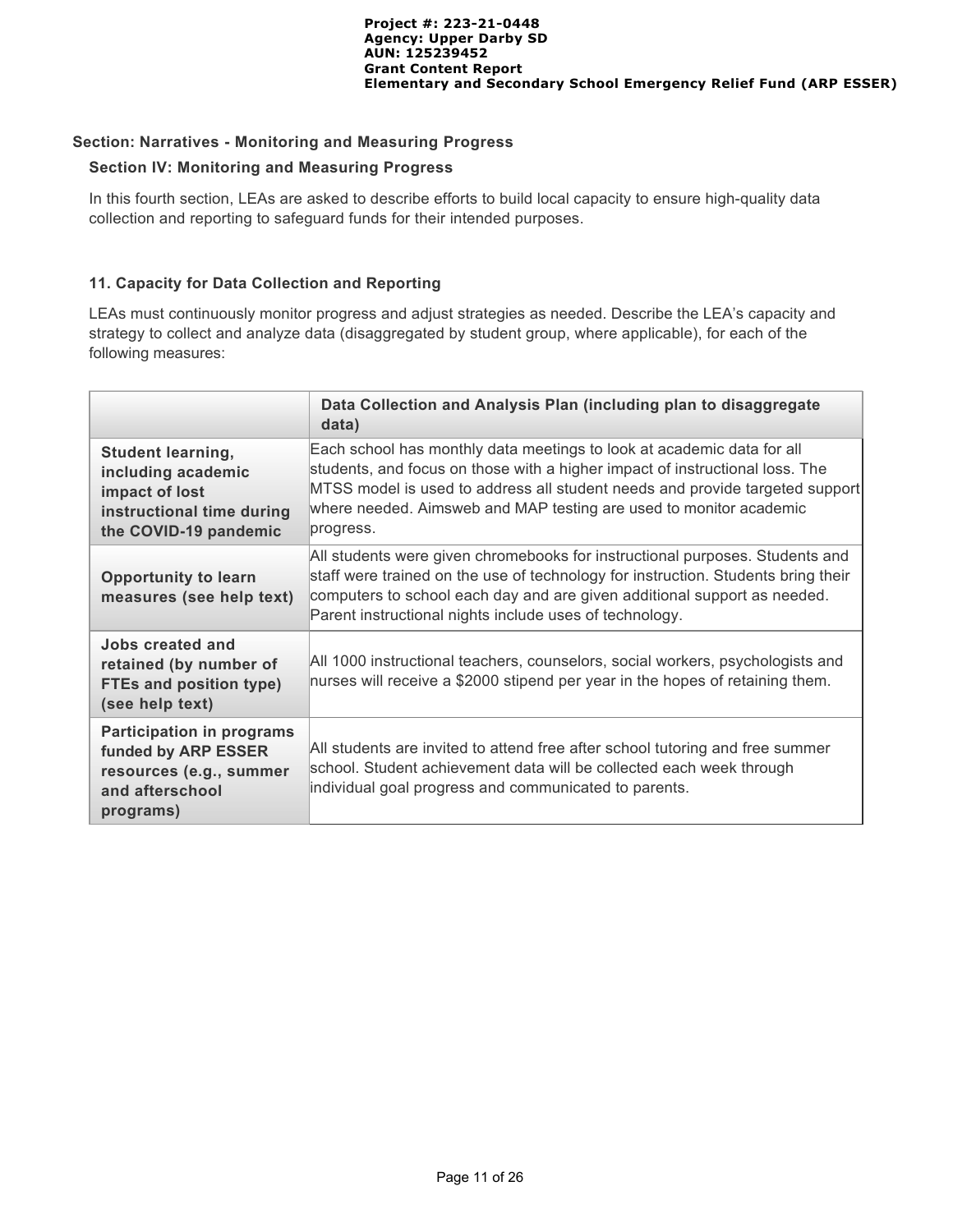### **Section: Narratives - ARP ESSER Assurances**

### **ARP ESSER Fund Assurances**

Please complete each of the following assurances prior to plan submission:

## $\overline{\psi^i}$

**The LEA will implement appropriate fiscal monitoring of and internal controls for the ARP ESSER funds (e.g., by updating the LEA's plan for monitoring funds and internal controls under the CARES and CRRSA Acts; addressing potential sources of waste, fraud, and abuse; conducting random audits; or other tools).**

# $\mathbf{v}^{\mu}$

**The LEA will complete quarterly Federal Financial Accountability Transparency Act (FFATA) reports and comply with all PDE reporting requirements, including on matters such as:**

- **How the LEA is developing strategies and implementing public health protocols including, to the greatest extent practicable, policies and plans in line with the CDC guidance related to mitigating COVID-19 in schools;**
- **Overall plans and policies related to LEA support for return to in-person instruction and maximizing in-person instruction time, including how funds will support a return to and maximize in-person instruction time, and advance equity and inclusivity in participation in inperson instruction;**
- **Data on each LEA's and school's mode of instruction (fully in-person, hybrid, and fully remote) and conditions;**
- **LEA uses of funds to meet students' social, emotional, and academic needs, including through summer enrichment programming and other evidence-based interventions, and how they advance equity for underserved students;**
- **LEA uses of funds to sustain and support access to LEA-supported early childhood education programs;**
- **Impacts and outcomes (disaggregated by student subgroup) through use of ARP ESSER funding (e.g., quantitative and qualitative results of ARP ESSER funding, including on personnel, student learning, and budgeting at the school and district level);**
- **Student data (disaggregated by student subgroup) related to how the COVID-19 pandemic has affected instruction and learning;**
- **Requirements under the FFATA; and**
- **Additional reporting requirements as may be necessary to ensure accountability and transparency of ARP ESSER fund use.**

## $\mathbf{v}^{\prime}$

**The LEA will cooperate with any examination of records with respect to such funds by making records available for inspection, production, and examination, and authorized individuals available for interview and examination, upon the request of: (a) the United States Department of Education and/or its Inspector General; (b) any other federal agency, commission, or department in the lawful**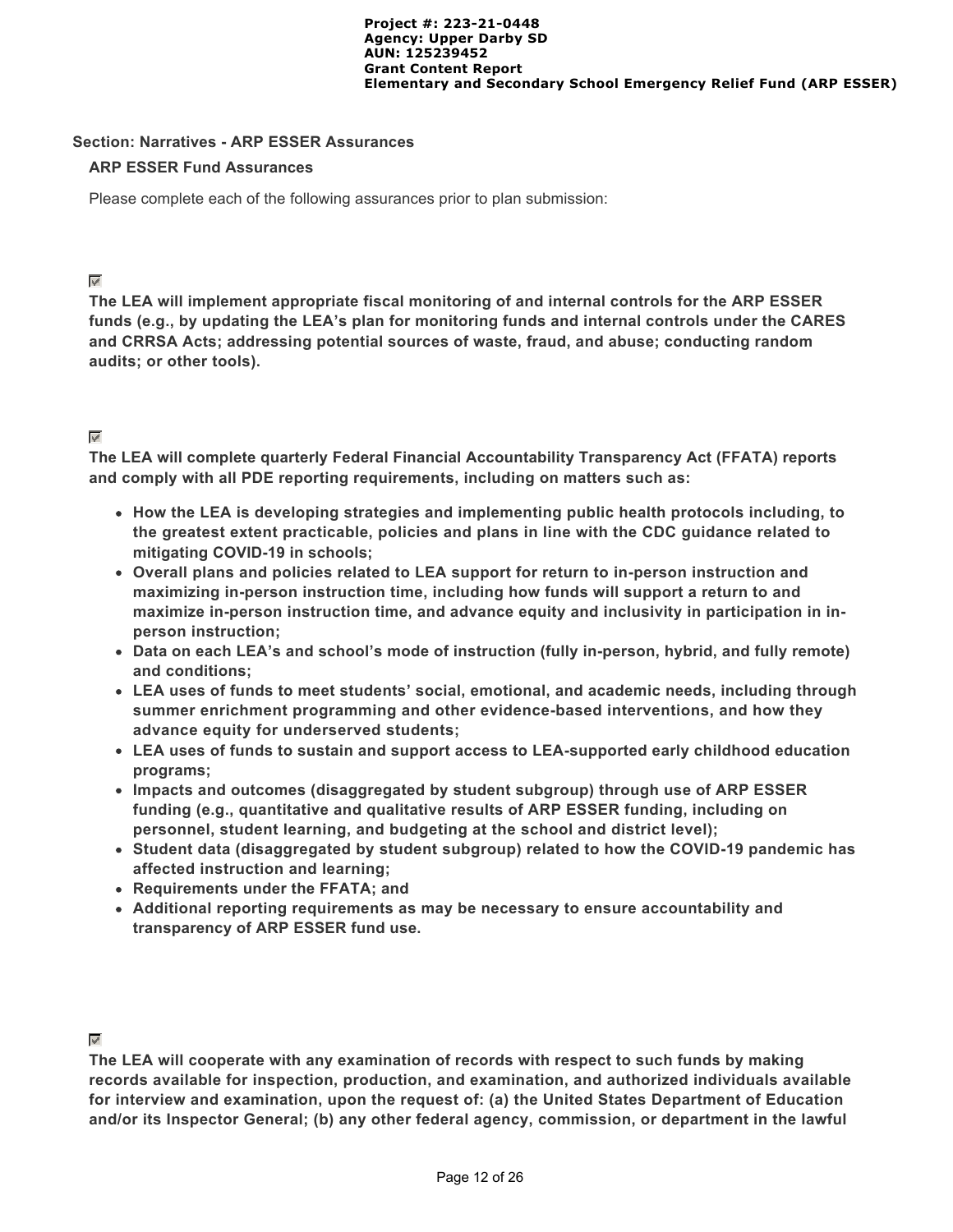**exercise of its jurisdiction and authority; (c) the Pennsylvania Department of Education; and/or (d) the Pennsylvania Auditor General, Pennsylvania Inspector General, or any other state agency.**

### $\mathbb{V}^{\mathbb{P}}$

**Records pertaining to ARP ESSER Funds, including financial records related to the use of grant funds, will be tracked and retained separately from those records related to the LEA's use of other Federal funds, including ESSER I and ESSER II Funds.**

## $\mathbf{w}^{\mathbf{d}}$

**The LEA will maintain inventory records, purchase orders and receipts for equipment (over \$5,000) purchased, all computing devices, and special purpose equipment (\$300 - \$4,999), and will conduct a physical inventory every two years. Please note: inventory of equipment purchased with federal funds must be broken out by funding source.**

## $\overline{\mathbf{v}^{\prime}}$

**Any LEA receiving funding under this program will have on file with the SEA a set of assurances that meets the requirements of section 442 of the General Education Provisions Act (GEPA) (20 U.S.C. 1232e).**

## $\mathbb{V}$

**The LEA will conduct its operations so that no person shall be excluded from participation in, be denied the benefits of, or be subject to discrimination under the ARP ESSER program or activity based on race; color; national origin, which includes a person's limited English proficiency or English learner status and a person's actual or perceived shared ancestry or ethnic characteristics; sex; age; or disability. These non-discrimination obligations arise under Federal civil rights laws, including but not limited to Title VI of the Civil Rights Act of 1964, Title IX of the Education Amendments Act of 1972, section 504 of the Rehabilitation Act of 1973, and the Age Discrimination Act of 1975. In addition, the LEA must comply with all regulations, guidelines, and standards issued by the United States Department of Education under any of these statutes.**

# $\overline{\mathbf{v}^{\mu}}$

**The LEA will comply with all ARP Act and other ARP ESSER requirements, including but not limited to complying with the maintenance of equity provisions in section 2004(c) of the ARP Act. Under Maintenance of Equity, per-pupil funding from state and local sources and staffing levels for** *high poverty schools* **may not be decreased by an amount that exceeds LEA-wide reductions in per-pupil** funding and staffing levels for *all schools* served by the LEA<sup>1</sup>. High poverty schools are the 25 **percent of schools serving the highest percent of economically disadvantaged students in the LEA as measured by information LEAs submitted in PIMS that includes individual student data and identifying if the student meets economically disadvantaged criteria. This data is used to calculate school poverty percentages . Note: An LEA is exempt from the Maintenance of Equity requirement if the LEA has a total enrollment of fewer than 1,000 students, operates a single school, serves all**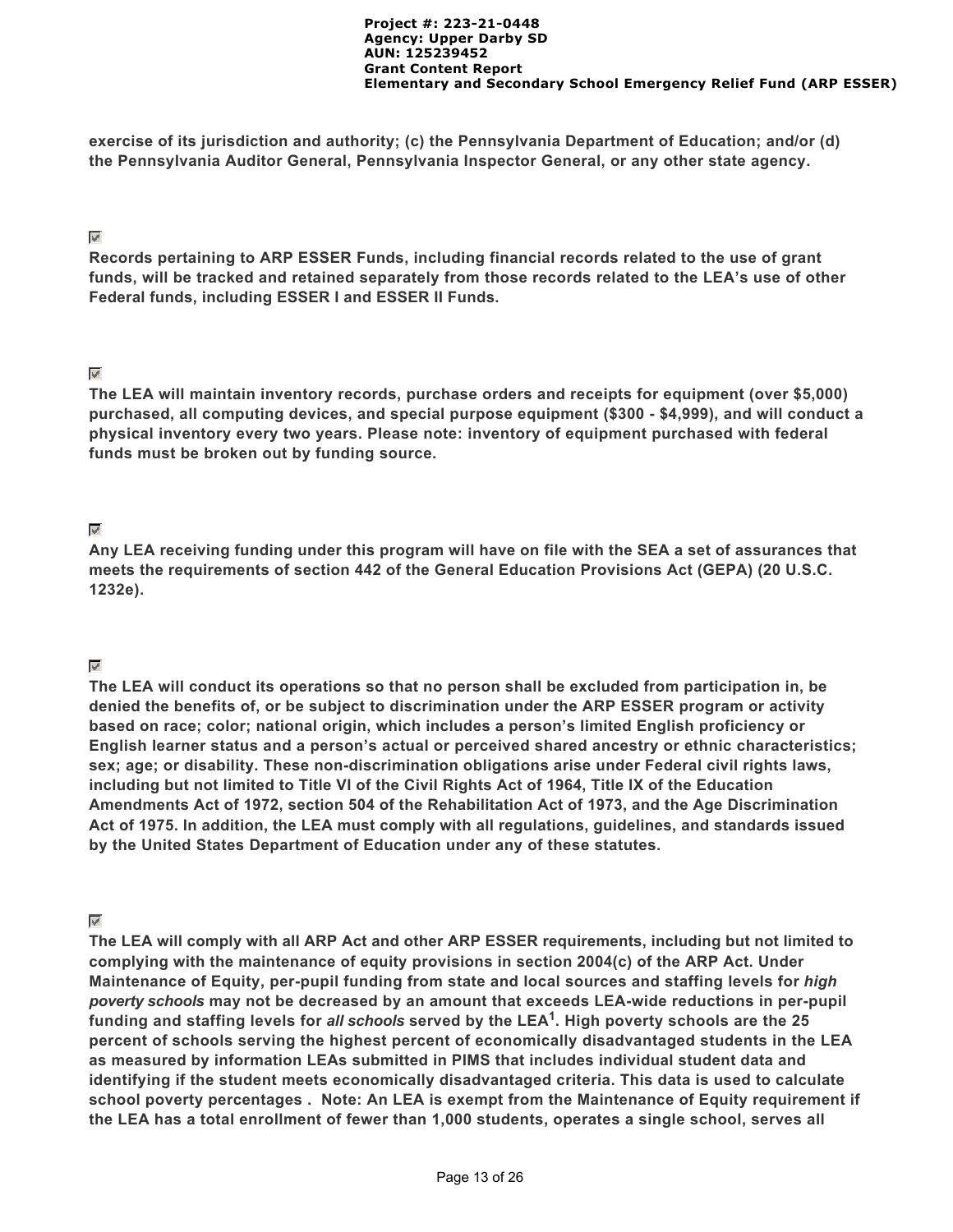**students in each grade span in a single school, or demonstrates an exceptional or uncontrollable circumstance, as determined by the United States Secretary of Education.**

<sup>1</sup>Calculations for Maintenance of Equity: Per Pupil Funding from combined State and local funding = **Total LEA funding from combined State and local funding for all schools served by the LEA in the given fiscal year, divided by the number of children enrolled in all schools served by the LEA in the given fiscal year.Full time equivalent staff = Total full-time equivalent staff in all schools served by the LEA in the given fiscal year, divided by the number of children enrolled in all schools served by the LEA in the given fiscal year.These calculations should be completed for all schools in the LEA as well as for high poverty schools in the LEA for FY 2021-22 and 2022-23. Reductions must not be greater for high poverty schools than for all schools in the LEA.**

### $\psi^{\mu}$

**The LEA will implement evidence-based interventions, as required by section 2001(e)(1) of the ARP Act.**

## $\mathbf{w}^{\mathbf{d}}$

**The LEA will address the disproportionate impact of the COVID-19 pandemic on underserved students (i.e., students from low-income families, students from underserved racial or ethnic groups and gender groups, English learners, children with disabilities, students experiencing homelessness, children and youth in foster care, migrant students, and other groups disproportionately impacted by the pandemic that have been identified by the LEA) as required by section 2001(e)(1) of the ARP Act.**

## $\mathbf{w}^{\mathbf{d}}$

**The LEA will develop and make publicly available a Plan for the Safe Return to In-Person Instruction and Continuity of Services, hereinafter referred to as the LEA Health and Safety Plan, that complies with section 2001(i) of the ARP Act. The plan will be submitted to PDE, in a manner and form determined by PDE, no later than July 30, 2021.** 

## $\mathbb{V}$

**The LEA's Health and Safety Plan will include (1) how the LEA will, to the greatest extent practicable, support prevention and mitigation policies in line with the most up-to-date guidance from the CDC for the reopening and operation of school facilities to effectively maintain the health and safety of students, educators, and other staff; (2) how the LEA will ensure continuity of services, including but not limited to services to address the students' academic needs, and students' and staff members' social, emotional, mental health, and other needs, which may include student health and food services; (3) how the LEA will maintain the health and safety of students, educators, and other staff and the extent to which it has adopted policies, and a description of any such policy on each of the following safety recommendations established by the CDC: (a) universal and correct wearing of masks; (b) modifying facilities to allow for physical distancing (e.g., use of cohorts/podding); (c)**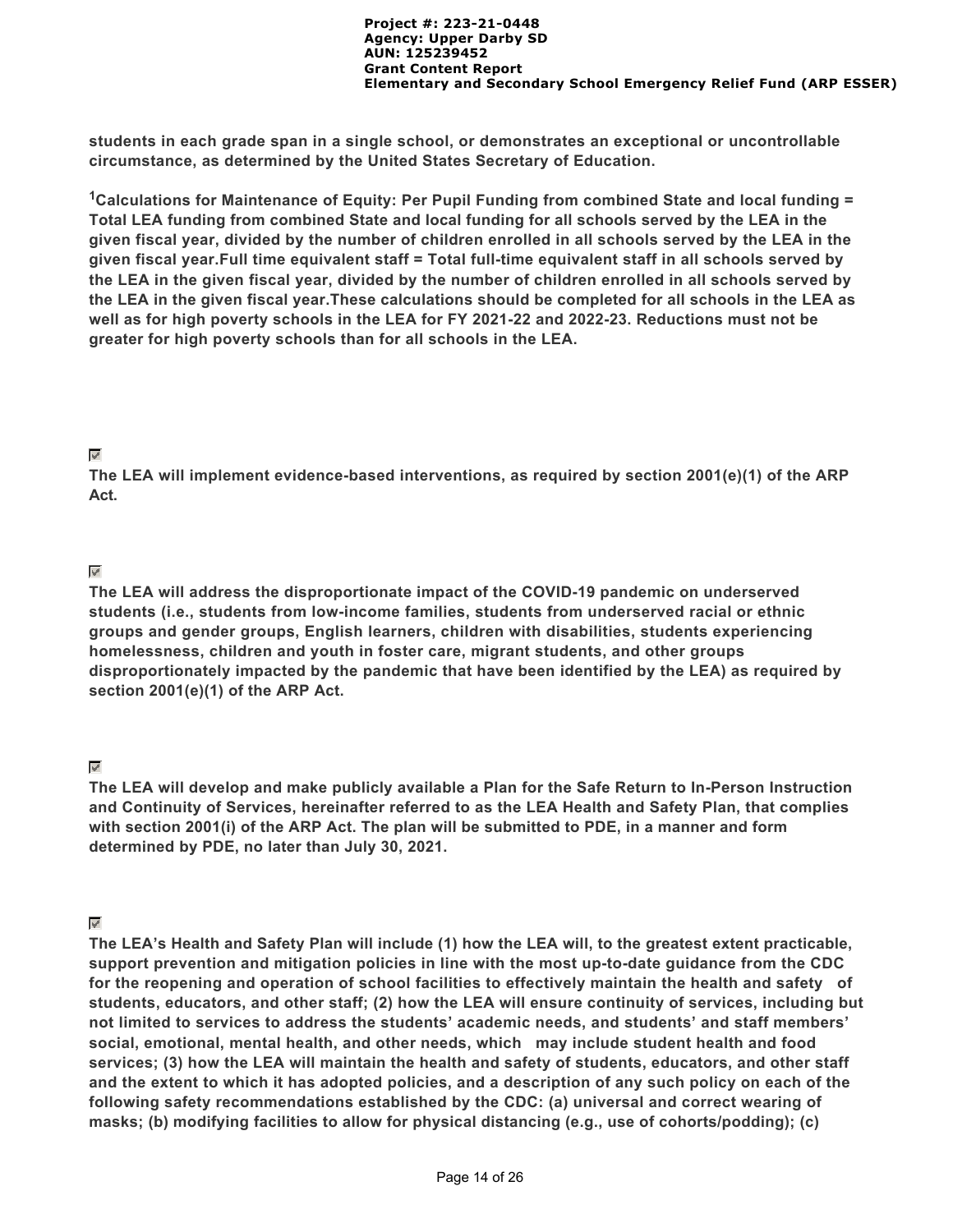**handwashing and respiratory etiquette; (d) cleaning and maintaining healthy facilities, including improving ventilation; (e) contact tracing in combination with isolation and quarantine, in collaboration with the State and local health departments; (f) diagnostic and screening testing; (g) efforts to provide vaccinations to school communities; (h) appropriate accommodations for children with disabilities with respect to health and safety policies; and (i) coordination with state and local health officials.**

## $\mathbf{v}^{\mathbf{r}}$

**The LEA will review its Health and Safety Plan at least every six months during the duration of the ARP ESSER grant period and make revisions as appropriate. When determining whether revisions are necessary, the LEA will take into consideration significant changes to CDC guidance on reopening schools and will seek public input and take public input into account.**

## **Regul**

**The LEA's Health and Safety Plan will be made publicly available on the LEA website and must be written in a language that parents/caregivers can understand or be orally translated for parent/caregivers and must be provided in alternate format upon request by a parent/caregiver who is an individual with a disability.**

## $\triangledown$

**The LEA will provide to PDE: (1) the URL(s) where the public can readily find data on school operating status; and (2) the URL(s) for the LEA websites where the public can find the LEA's Health and Safety plan as required under section 2001(i) of the ARP Act; and the LEA Plan for the Use of ARP ESSER Funds.**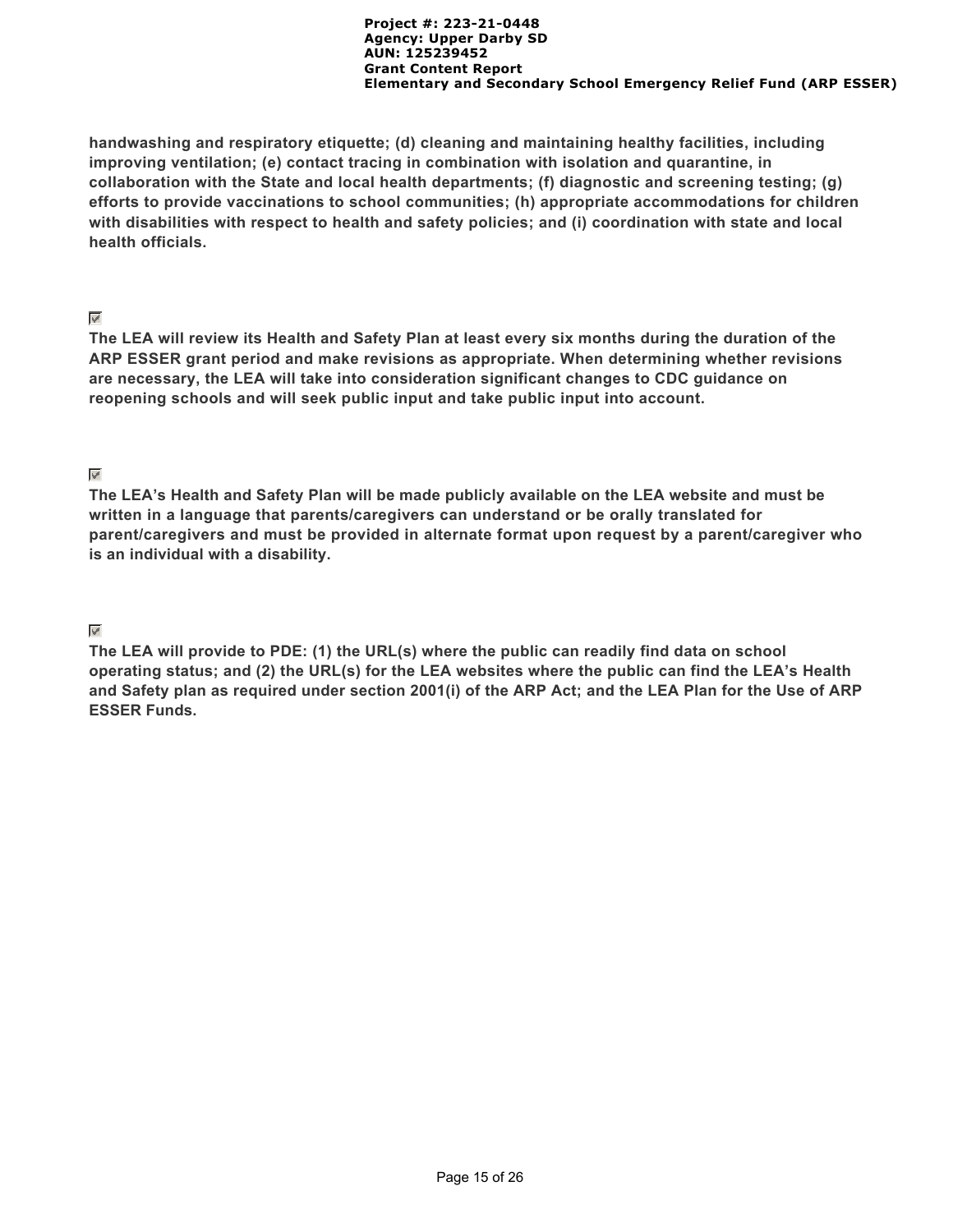## **Section: Narratives - LEA Health and Safety Plan Upload LEA HEALTH AND SAFETY PLAN**

 Please upload your LEA Health and Safety Plan below, and check the assurance indicating that you have completed your upload. Please name the file using your LEA name followed by Health and Safety Plan. example: "*LEA Name***-Health and Safety Plan"**

### **CHECK HERE - to assure that you have successfully uploaded your LEA Health and Safety Plan.**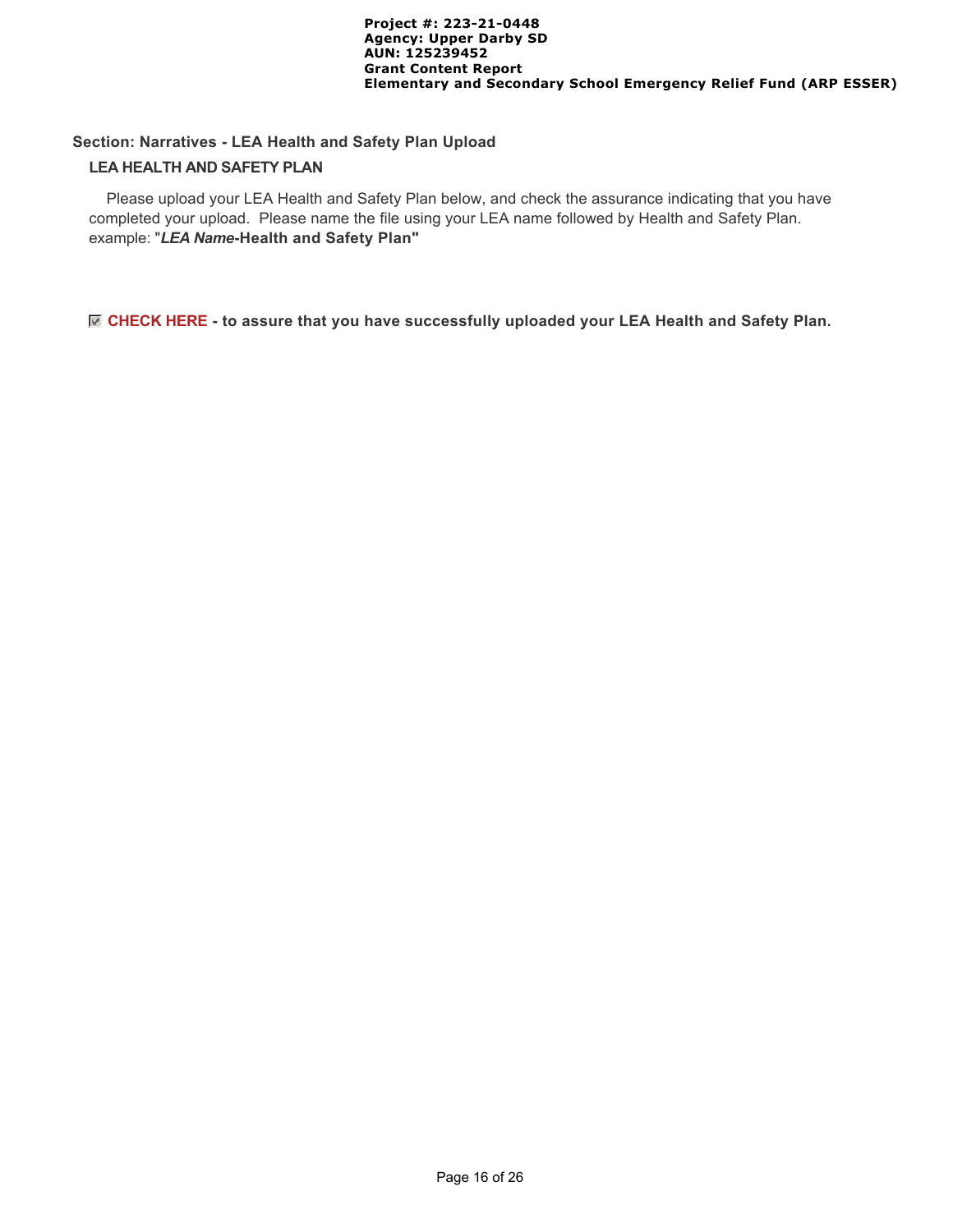# **Section: Budget - Instruction Expenditures BUDGET OVERVIEW**

**Budget** \$34,776,608.00 **Allocation** \$34,776,608.00

## **Budget Over(Under) Allocation**

\$0.00

## **INSTRUCTION EXPENDITURES**

| <b>Function</b>                                                              | <b>Object</b>                                                    | <b>Amount</b> | <b>Description</b>                                                                                                                                   |
|------------------------------------------------------------------------------|------------------------------------------------------------------|---------------|------------------------------------------------------------------------------------------------------------------------------------------------------|
| 1100 - REGULAR<br><b>PROGRAMS-</b><br>ELEMENTARY /<br><b>SECONDARY</b>       | 300 - Purchased<br>Professional and<br><b>Technical Services</b> | \$150,000.00  | Keynote speakers for<br>PD for admin retreat<br>and first day of school                                                                              |
| <b>1100 - REGULAR</b><br><b>PROGRAMS-</b><br>ELEMENTARY/<br><b>SECONDARY</b> | 300 - Purchased<br>Professional and<br><b>Technical Services</b> | \$96,000.00   | Learning Loss: AIM<br>Pathways to proficient<br>reading K-12. \$12,000<br>per cohort for elem, MS,<br>HS. 4 cohorts per year<br>for 2 years.         |
| 1100 - REGULAR<br><b>PROGRAMS-</b><br>ELEMENTARY/<br><b>SECONDARY</b>        | 100 - Salaries                                                   | \$246,400.00  | Learning Loss: AIM<br>Reading PD salaries for<br>K-12 reading<br>specialists. 120 Elem +<br>20 secondary teachers<br>x 40 hrs x \$22/hr x 2<br>years |
| 1100 - REGULAR<br><b>PROGRAMS-</b><br>ELEMENTARY/<br><b>SECONDARY</b>        | 200 - Benefits                                                   | \$54,208.00   | Learning Loss: benefits<br>for AIM Reading<br>teachers PD                                                                                            |
|                                                                              |                                                                  |               | Learning Loss: AIM                                                                                                                                   |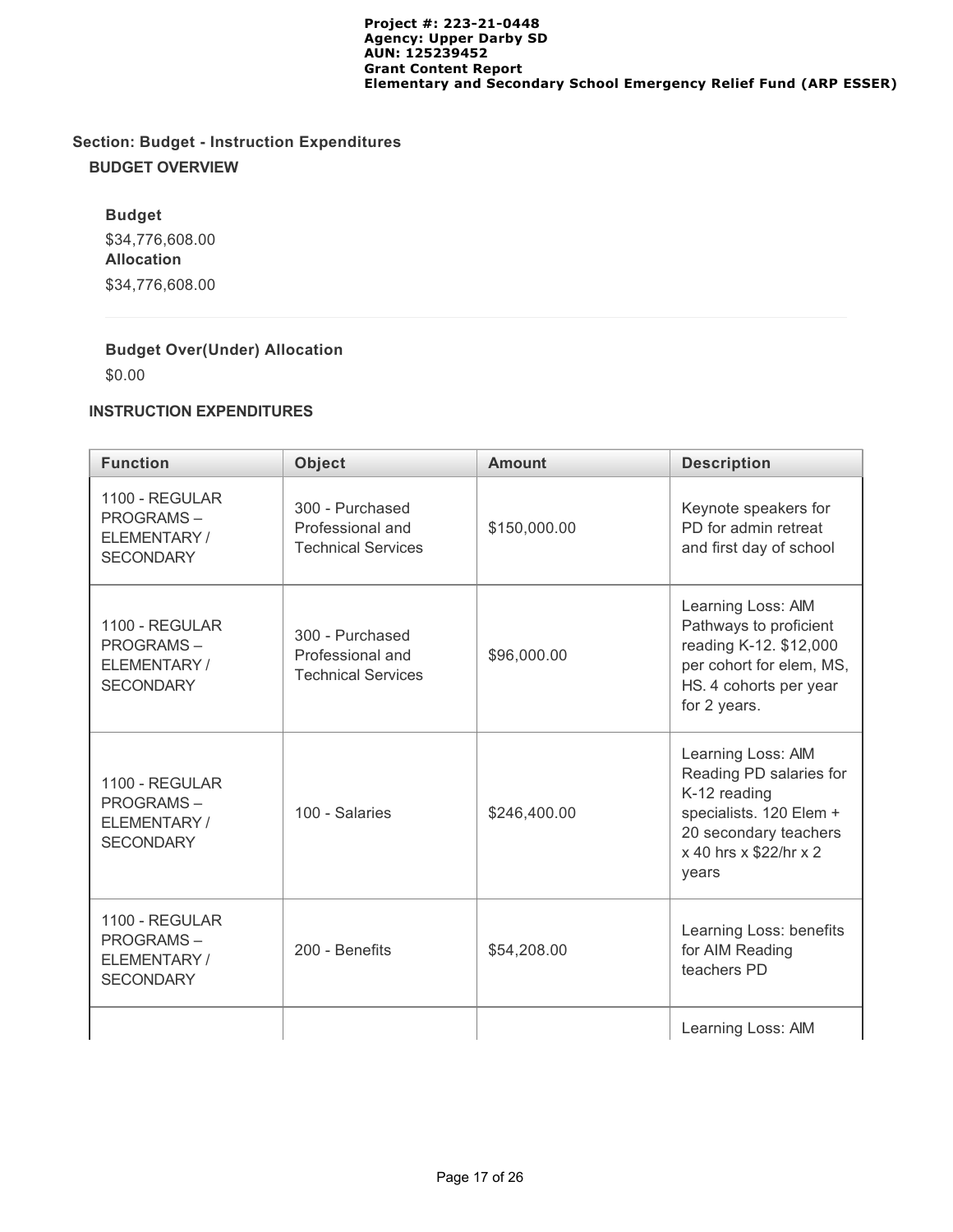| <b>Function</b>                                                        | <b>Object</b>                                                    | <b>Amount</b>  | <b>Description</b>                                                                                                                                                                                                 |
|------------------------------------------------------------------------|------------------------------------------------------------------|----------------|--------------------------------------------------------------------------------------------------------------------------------------------------------------------------------------------------------------------|
| 1100 - REGULAR<br><b>PROGRAMS-</b><br>ELEMENTARY /<br><b>SECONDARY</b> | 300 - Purchased<br>Professional and<br><b>Technical Services</b> | \$90,000.00    | Pathways to Literacy<br>Leadership for<br>principals, asst<br>principals (\$15,000 per<br>cohort x 3 per year x 2<br>years)                                                                                        |
| 1100 - REGULAR<br><b>PROGRAMS-</b><br>ELEMENTARY /<br><b>SECONDARY</b> | 600 - Supplies                                                   | \$60,000.00    | PBIS supplies for<br>secondary schools<br>(\$10,000 per year per<br>bldg except BH (in A-<br>TSI)                                                                                                                  |
| 1100 - REGULAR<br><b>PROGRAMS-</b><br>ELEMENTARY /<br><b>SECONDARY</b> | 600 - Supplies                                                   | \$150,000.00   | PBIS rewards for<br>elementary students<br>(\$5000 per year per<br>building except Kelly (A-<br><b>TSI</b>                                                                                                         |
| 1100 - REGULAR<br><b>PROGRAMS-</b><br>ELEMENTARY/<br><b>SECONDARY</b>  | 600 - Supplies                                                   | \$1,200,000.00 | 10,000 desks and<br>chairs for classrooms so<br>that students have<br>maintain social<br>distancing in class and<br>caf                                                                                            |
| 1100 - REGULAR<br><b>PROGRAMS-</b><br>ELEMENTARY/<br><b>SECONDARY</b>  | 300 - Purchased<br>Professional and<br><b>Technical Services</b> | \$1,578,000.00 | Contract with a<br>susbititute teacher<br>service such as STS to<br>provide substitute<br>support teachers in<br>elementary schools for<br>social distancing of<br>students, and teachers<br>absences due to covid |
| 1100 - REGULAR<br><b>PROGRAMS-</b><br>ELEMENTARY/<br><b>SECONDARY</b>  | 100 - Salaries                                                   | \$3,884,000.00 | Learning Loss: \$2000<br>stipend per UDEA staff<br>member to create<br>asynchronous materials<br>for virtual learning (971<br>staff $x$ \$2000 $x$ 2 years)                                                        |
| 1100 - REGULAR<br><b>PROGRAMS-</b><br>ELEMENTARY /                     | 200 - Benefits                                                   | \$297,126.00   | Learning Loss: benefits<br>for teacher stipends<br>1.0765 multiplier for                                                                                                                                           |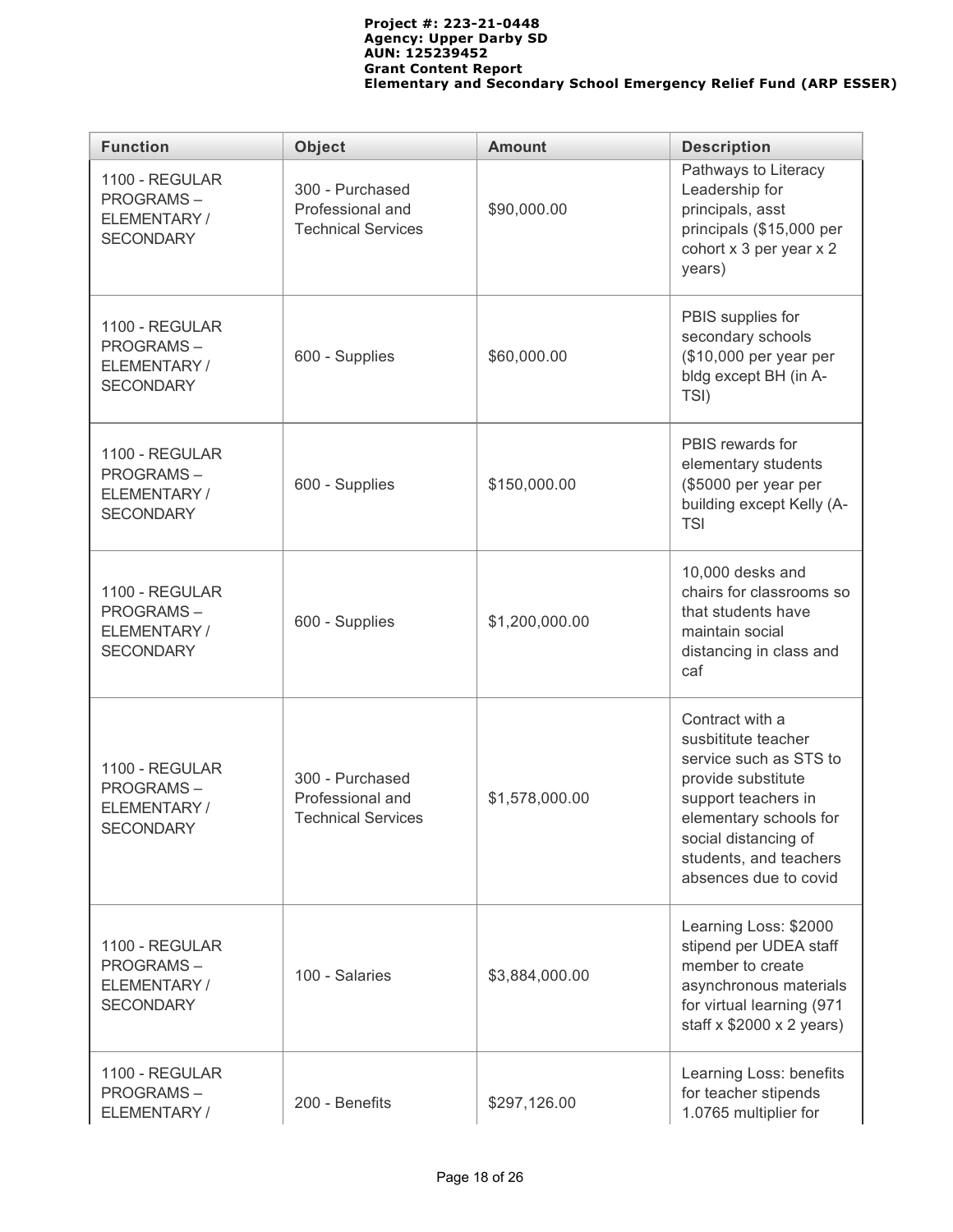| <b>Function</b>                                                        | <b>Object</b>                                                    | <b>Amount</b>  | <b>Description</b>                                                                                                 |
|------------------------------------------------------------------------|------------------------------------------------------------------|----------------|--------------------------------------------------------------------------------------------------------------------|
| <b>SECONDARY</b>                                                       |                                                                  |                | <b>FICA</b>                                                                                                        |
| 1200 - SPECIAL<br><b>PROGRAMS-</b><br>ELEMENTARY/<br><b>SECONDARY</b>  | 100 - Salaries                                                   | \$990,000.00   | Learning Loss: ESY for<br>3 summers (salaries for<br>teachers and support<br>staff)                                |
| 1200 - SPECIAL<br><b>PROGRAMS-</b><br>ELEMENTARY/<br><b>SECONDARY</b>  | 200 - Benefits                                                   | \$217,800.00   | Learning Loss: benefits<br>for ESY teachers and<br>assistants                                                      |
| 1100 - REGULAR<br><b>PROGRAMS-</b><br>ELEMENTARY/<br><b>SECONDARY</b>  | 300 - Purchased<br>Professional and<br><b>Technical Services</b> | \$362,700.00   | Learning Loss: Reading<br>Apprenticeship 4 days<br>training for secondary<br>teachers                              |
| 1100 - REGULAR<br><b>PROGRAMS-</b><br>ELEMENTARY/<br><b>SECONDARY</b>  | 100 - Salaries                                                   | \$230,516.00   | Learning Loss: Teacher<br>salaries (including<br>PSERS) for Reading<br>Apprenticeship                              |
| 1100 - REGULAR<br><b>PROGRAMS-</b><br>ELEMENTARY/<br><b>SECONDARY</b>  | 300 - Purchased<br>Professional and<br><b>Technical Services</b> | \$20,150.00    | Room rental at<br>Drexelbrook for Reading<br>Apprenticeship                                                        |
| 1100 - REGULAR<br><b>PROGRAMS-</b><br>ELEMENTARY/<br><b>SECONDARY</b>  | 600 - Supplies                                                   | \$1,950,000.00 | Interactive<br>projectors/whiteboards/<br>document cameras for<br>each classroom (\$3000<br>each x 650 classrooms) |
| 1100 - REGULAR<br><b>PROGRAMS-</b><br>ELEMENTARY /<br><b>SECONDARY</b> | 600 - Supplies                                                   | \$1,195,000.00 | Technology software for<br>2 years (classlink,<br>google voice, google<br>education)                               |
| 1100 - REGULAR<br><b>PROGRAMS-</b><br>ELEMENTARY/<br><b>SECONDARY</b>  | 600 - Supplies                                                   | \$5,841,635.00 | Technology hardware<br>for 2 years to assist with<br>virtual/hybrid learning                                       |
|                                                                        |                                                                  |                |                                                                                                                    |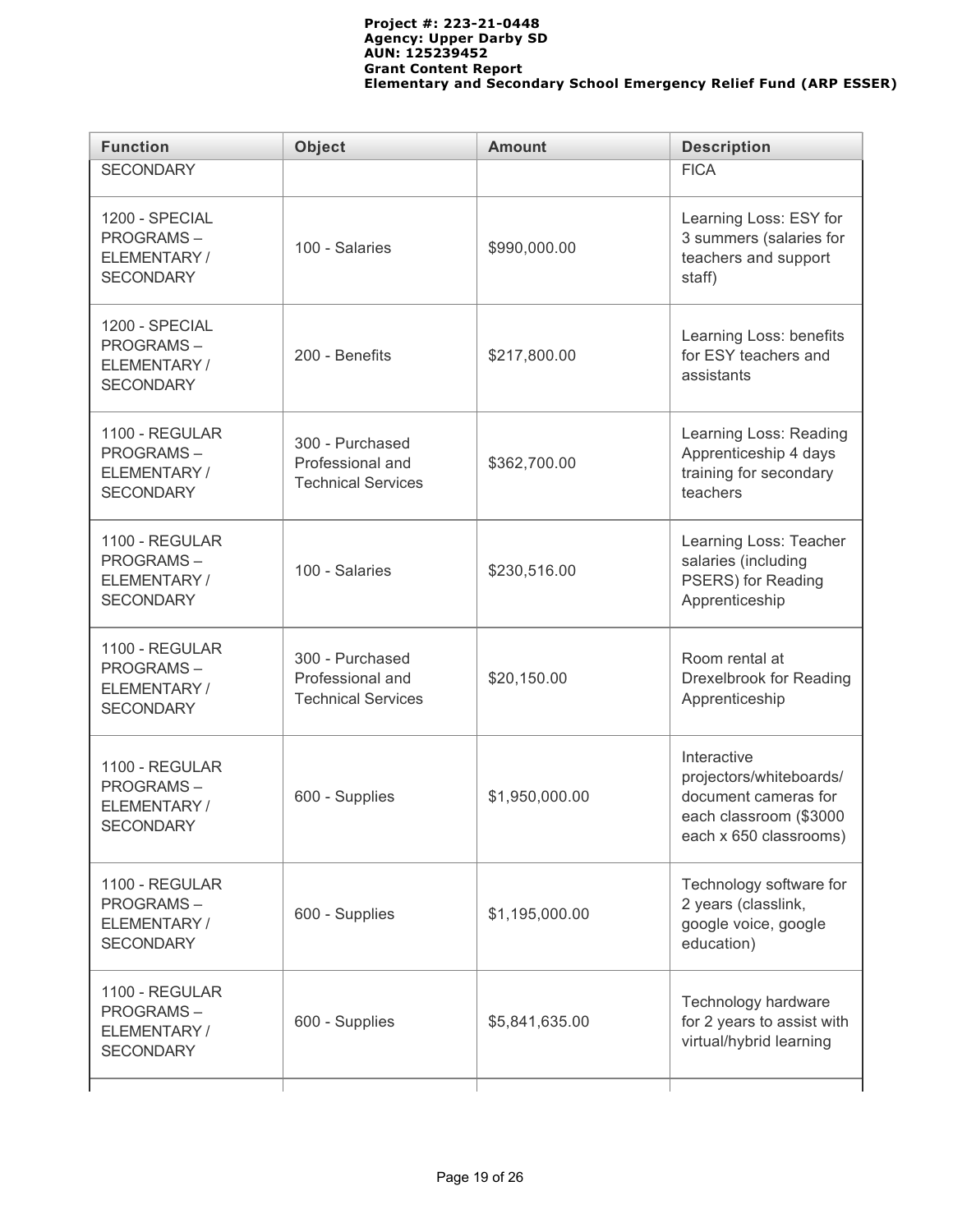| <b>Function</b>                                                       | <b>Object</b>                                                    | <b>Amount</b>   | <b>Description</b>                                                                                                                                                                       |  |  |
|-----------------------------------------------------------------------|------------------------------------------------------------------|-----------------|------------------------------------------------------------------------------------------------------------------------------------------------------------------------------------------|--|--|
| 1100 - REGULAR<br><b>PROGRAMS-</b><br>ELEMENTARY/<br><b>SECONDARY</b> | 300 - Purchased<br>Professional and<br><b>Technical Services</b> | \$552,700.00    | Technology service<br>contracts for 2 years<br>(chromebook summer<br>and school year)                                                                                                    |  |  |
| 1000 - Instruction                                                    | 300 - Purchased<br>Professional and<br><b>Technical Services</b> | \$138,750.00    | Contract to add wireless<br>internet outside of 11<br>elementary schools                                                                                                                 |  |  |
| 1100 - REGULAR<br><b>PROGRAMS-</b><br>ELEMENTARY/<br><b>SECONDARY</b> | 300 - Purchased<br>Professional and<br><b>Technical Services</b> | \$21,000.00     | Contract with IU 25 to<br>provide an audit of the<br><b>MTSS</b> instructional<br>program                                                                                                |  |  |
| 1100 - REGULAR<br><b>PROGRAMS-</b><br>ELEMENTARY/<br><b>SECONDARY</b> | 100 - Salaries                                                   | \$963,868.00    | Learning Loss: Summer<br>school salaries--<br>remainder of 2022 that<br>was overbudgeted in<br>7% set aside, plus full<br>cost in 2023 and 2024                                          |  |  |
| 1100 - REGULAR<br><b>PROGRAMS-</b><br>ELEMENTARY/<br><b>SECONDARY</b> | 200 - Benefits                                                   | \$450,000.00    | Learning Loss: Benefits<br>for teachers for 3 years<br>of summer school                                                                                                                  |  |  |
| 1100 - REGULAR<br><b>PROGRAMS-</b><br>ELEMENTARY/<br><b>SECONDARY</b> | 600 - Supplies                                                   | \$90,000.00     | Learning Loss: Supplies<br>and materials for 3<br>years of summer school                                                                                                                 |  |  |
| 1100 - REGULAR<br><b>PROGRAMS-</b><br>ELEMENTARY/<br><b>SECONDARY</b> | 300 - Purchased<br>Professional and<br><b>Technical Services</b> | \$35,000.00     | Contract with a vendor<br>such as School<br><b>Scheduling Associates</b><br>to provide an audit of<br>the high school<br>schedule. Cost is<br>estimated at \$3500 per<br>day for 10 days |  |  |
|                                                                       |                                                                  | \$20,864,853.00 |                                                                                                                                                                                          |  |  |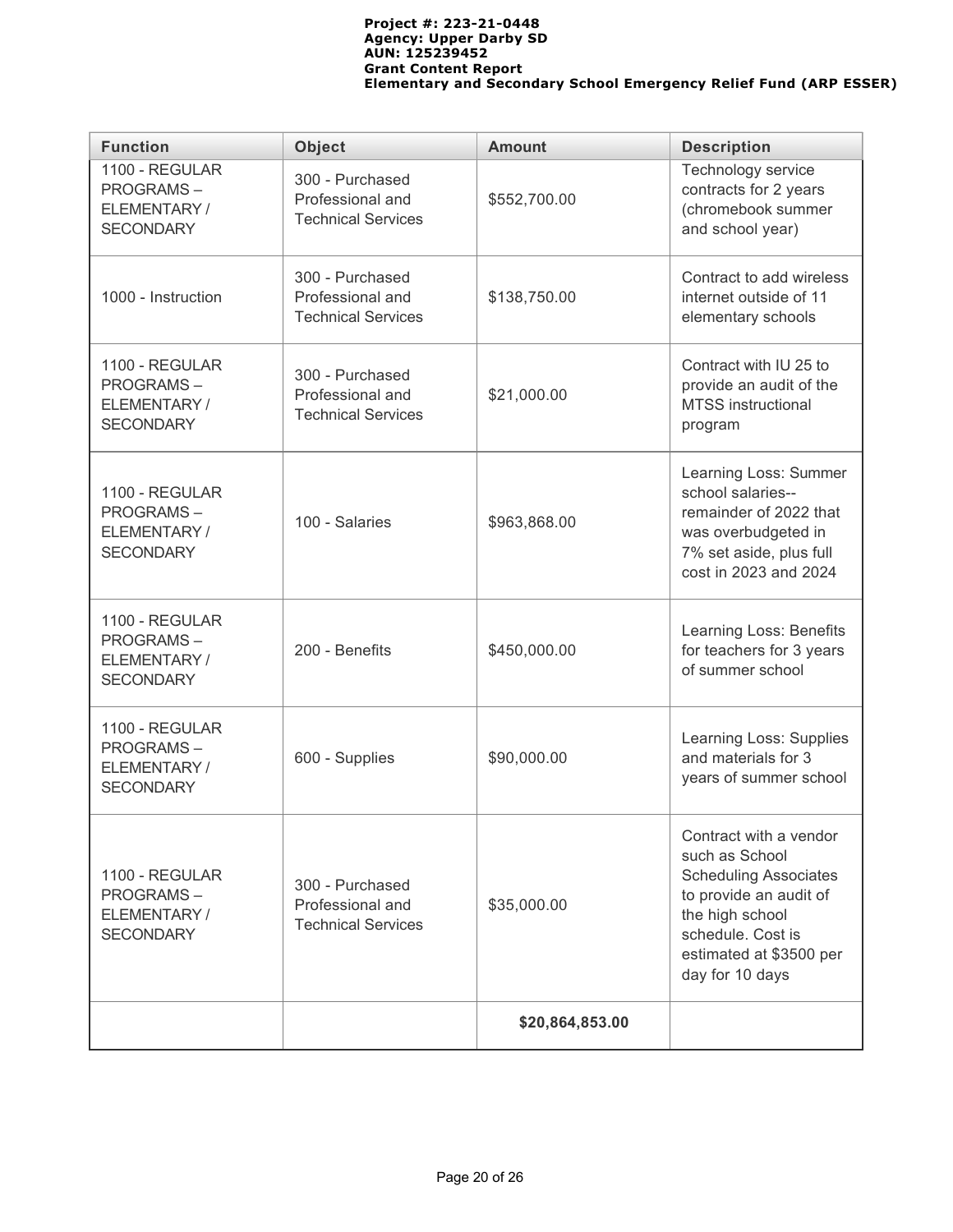# **Section: Budget - Support and Non-Instructional Expenditures BUDGET OVERVIEW**

**Budget** \$34,776,608.00 **Allocation** \$34,776,608.00

## **Budget Over(Under) Allocation**

\$0.00

## **NON-INSTRUCTIONAL EXPENDITURES**

| <b>Function</b>                                      | <b>Object</b>                                                    | <b>Amount</b>  | <b>Description</b>                                                                                                                                                                                                                    |  |
|------------------------------------------------------|------------------------------------------------------------------|----------------|---------------------------------------------------------------------------------------------------------------------------------------------------------------------------------------------------------------------------------------|--|
| 2100 - SUPPORT<br>SERVICES-<br><b>STUDENTS</b>       | 600 - Supplies                                                   | \$25,000.00    | Trauma informed care<br>supplies for teachers<br>and students                                                                                                                                                                         |  |
| 2300 - SUPPORT<br>SERVICES-<br><b>ADMINISTRATION</b> | 300 - Purchased<br>Professional and<br><b>Technical Services</b> | \$45,000.00    | <b>Restorative Practices</b><br>(IIRP) train the trainer<br>training (3 workshops<br>over 3 years)                                                                                                                                    |  |
| 3300 - Community<br><b>Services</b>                  | 700 - Property                                                   | \$200,000.00   | 13 digital signs for all K-<br>8 buildings to keep<br>parents informed of<br>events and engaged in<br>schools                                                                                                                         |  |
| 3300 - Community<br><b>Services</b>                  | 700 - Property                                                   | \$1,000,000.00 | Cost estimated to<br>replace performing arts<br>center seats and carpet<br>at the high school with<br>seats and flooring that<br>can be cleaned and<br>sanitized. The PAC<br>allows students and<br>families to socially<br>distance. |  |
| 2600 - Operation and<br>Maintenance                  | 100 - Salaries                                                   | \$90,000.00    | Tech support stipends<br>to aid in virtual learning<br>(\$2500 x 12 techs x 3<br>years)                                                                                                                                               |  |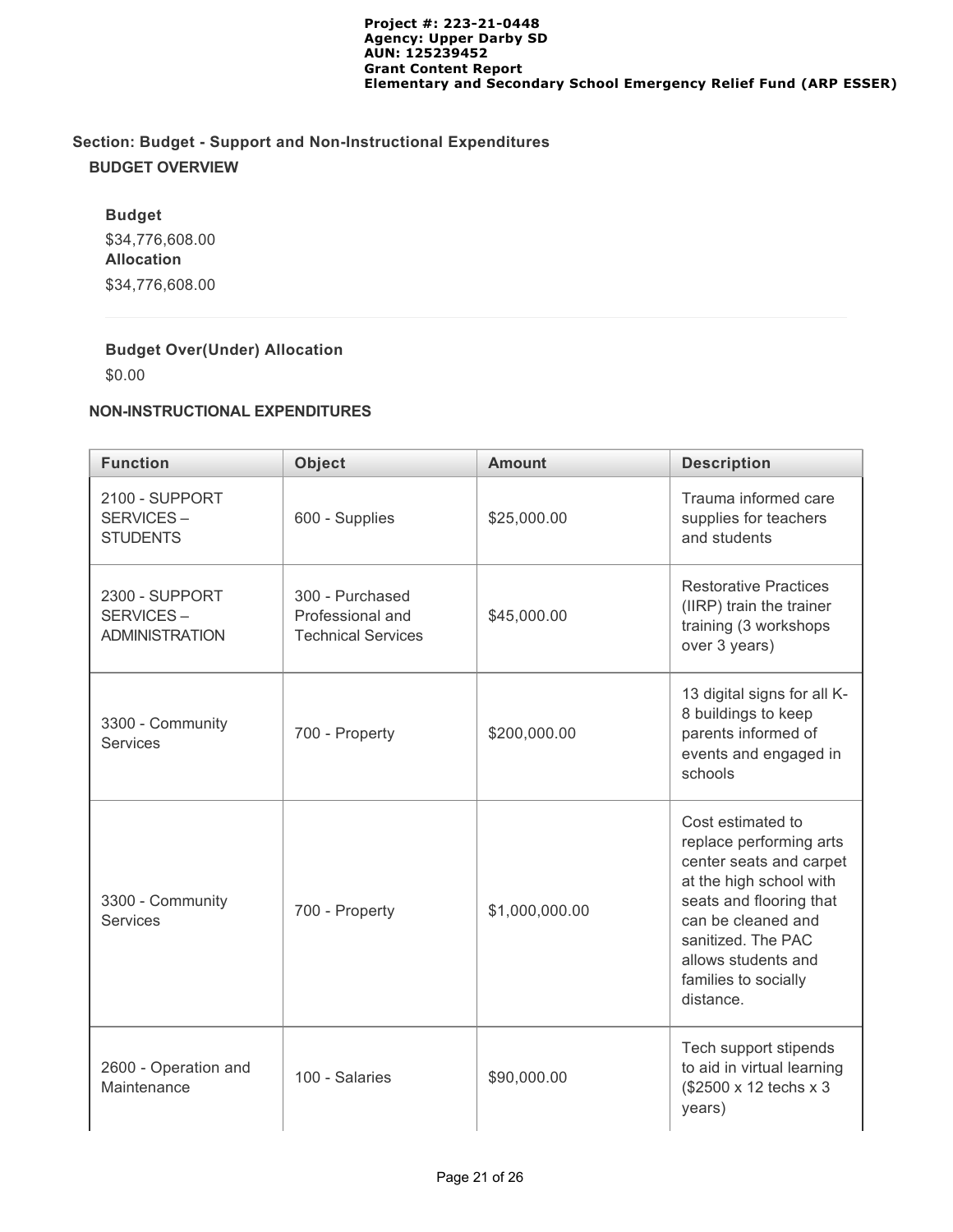| <b>Function</b>                                                                                       | Object<br><b>Amount</b>                                          |                                                                                     | <b>Description</b>                                                                                                                                                                                                    |  |
|-------------------------------------------------------------------------------------------------------|------------------------------------------------------------------|-------------------------------------------------------------------------------------|-----------------------------------------------------------------------------------------------------------------------------------------------------------------------------------------------------------------------|--|
| 2600 - Operation and<br>Maintenance                                                                   | 200 - Benefits                                                   | \$9,689.00                                                                          | Tech support benefits                                                                                                                                                                                                 |  |
| <b>2300 - SUPPORT</b><br>SERVICES-<br><b>ADMINISTRATION</b>                                           | 300 - Purchased<br>Professional and<br><b>Technical Services</b> | \$60,000.00                                                                         | Contract with ASCA or<br>other counseling<br>organization to provide<br>an audit for guidance<br>services (\$3000 per day<br>x 10 days, plus \$2500<br>per month follow up)                                           |  |
| 2300 - SUPPORT<br>SERVICES-<br><b>ADMINISTRATION</b>                                                  | 300 - Purchased<br>Professional and<br><b>Technical Services</b> | Naviance parent<br>workshops, and PD for<br>administrators (\$210/hr<br>x 15 hours) |                                                                                                                                                                                                                       |  |
| 2100 - SUPPORT<br>SERVICES-<br><b>STUDENTS</b>                                                        | 300 - Purchased<br>Professional and<br><b>Technical Services</b> | \$3,176,000.00                                                                      | Learning Loss: Contract<br>with an organization<br>such as CGRC (1.5<br>years at \$1.9 million) to<br>provide mental health<br>support to students,<br>plus \$326,000 not<br>covered in 7% Learning<br>Loss set aside |  |
| 2100 - SUPPORT<br>SERVICES-<br><b>STUDENTS</b>                                                        | 300 - Purchased<br>Professional and<br><b>Technical Services</b> | \$404,000.00                                                                        | Learning Loss: Contract<br>with an organization<br>such as Lakeside (2<br>years) to provide<br>trauma informed<br>support to students and<br>staff                                                                    |  |
| 4000 - FACILITIES<br>ACQUISITION,<br><b>CONSTRUCTION AND</b><br><b>IMPROVEMENT</b><br><b>SERVICES</b> | 400 - Purchased<br><b>Property Services</b>                      | \$1,250,000.00                                                                      | Replacement of middle<br>schools auditorium<br>carpet with tile, and<br>cleanable seating to<br>abide by covid<br>guidelines                                                                                          |  |
| 4000 - FACILITIES<br>ACQUISITION,<br>CONSTRUCTION AND<br><b>IMPROVEMENT</b>                           | 400 - Purchased<br><b>Property Services</b>                      | \$1,000,000.00                                                                      | Replacement of locker<br>rooms at two middle<br>schools for social<br>distancing and covid                                                                                                                            |  |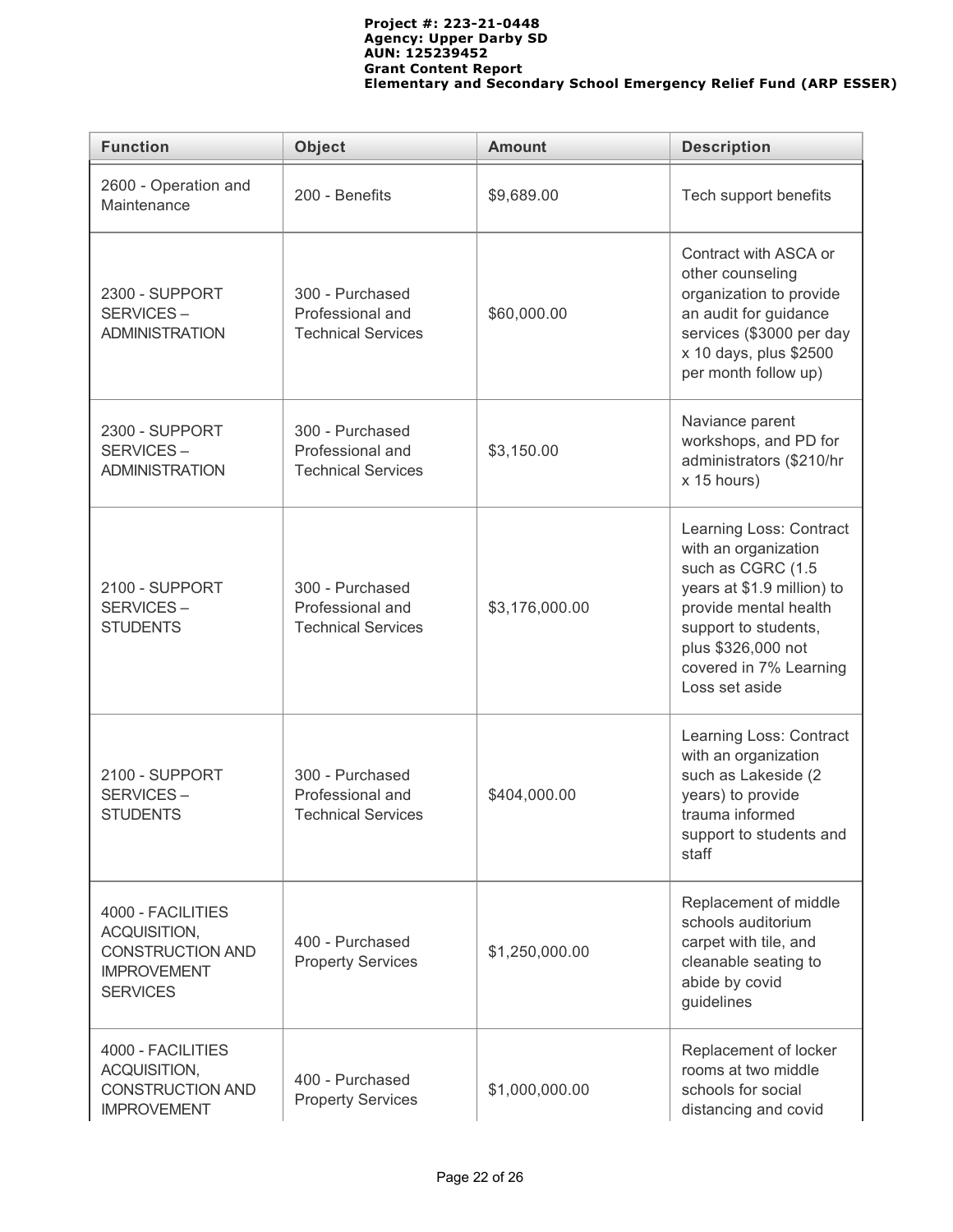| <b>Function</b>                                                                                       | <b>Object</b>                               | <b>Amount</b>   | <b>Description</b>                                                                                                    |  |  |
|-------------------------------------------------------------------------------------------------------|---------------------------------------------|-----------------|-----------------------------------------------------------------------------------------------------------------------|--|--|
| <b>SERVICES</b>                                                                                       |                                             |                 | guidelines                                                                                                            |  |  |
| 2200 - Staff Support<br><b>Services</b>                                                               | 600 - Supplies                              | \$2,000,000.00  | Supplies for socially<br>distanced library spaces<br>converting to media<br>centers/tutoring centers                  |  |  |
| 4000 - FACILITIES<br>ACQUISITION,<br><b>CONSTRUCTION AND</b><br><b>IMPROVEMENT</b><br><b>SERVICES</b> | 400 - Purchased<br><b>Property Services</b> | \$1,189,972.00  | New windows at<br><b>Aronimink Elementary</b><br>school to increase<br>ventiliation and air<br>quality                |  |  |
| 2200 - Staff Support<br><b>Services</b>                                                               | 600 - Supplies                              | \$175,000.00    | Technology to support<br>libraries converting to<br>media classrooms                                                  |  |  |
| 2300 - SUPPORT<br>SERVICES-<br><b>ADMINISTRATION</b>                                                  | 100 - Salaries                              | \$650,000.00    | 11 Assistant Principals<br>for elementary schools<br>to aid with instruction<br>(average \$92,000 per<br>AP per year) |  |  |
| 2300 - SUPPORT<br>SERVICES-<br><b>ADMINISTRATION</b>                                                  | 200 - Benefits                              | \$118,000.00    | Benefits for 11 Assistant<br>Principals                                                                               |  |  |
| 4000 - FACILITIES<br>ACQUISITION,<br><b>CONSTRUCTION AND</b><br><b>IMPROVEMENT</b><br><b>SERVICES</b> | 400 - Purchased<br><b>Property Services</b> | \$2,515,944.00  | replacement of HVAC<br>systems in the<br>prioritized schools                                                          |  |  |
|                                                                                                       |                                             | \$13,911,755.00 |                                                                                                                       |  |  |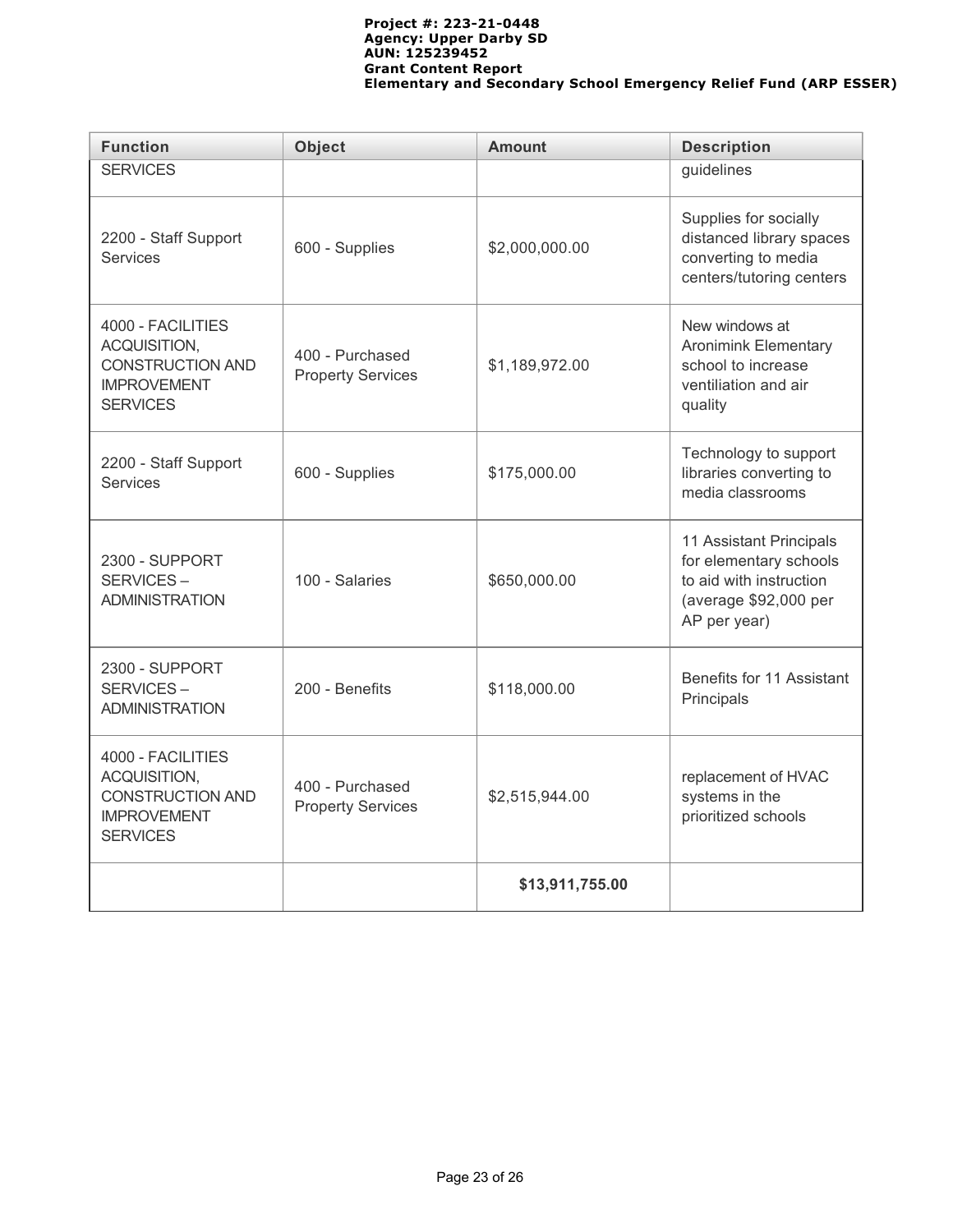# **Section: Budget - Budget Summary BUDGET SUMMARY**

|                                                                             | 100<br><b>Salaries</b> | 200<br><b>Benefits</b> | 300<br><b>Purchased</b><br>Professional<br>and<br><b>Technical</b><br><b>Services</b> | 400<br>Purchased<br>Property<br><b>Services</b> | 500 Other<br><b>Purchased</b><br><b>Services</b> | 600<br><b>Supplies</b><br>800 Dues<br>and Fees | 700<br><b>Property</b> | <b>Totals</b>   |
|-----------------------------------------------------------------------------|------------------------|------------------------|---------------------------------------------------------------------------------------|-------------------------------------------------|--------------------------------------------------|------------------------------------------------|------------------------|-----------------|
| 1000 Instruction                                                            | \$0.00                 | \$0.00                 | \$138,750.00                                                                          | \$0.00                                          | \$0.00                                           | \$0.00                                         | \$0.00                 | \$138,750.00    |
| 1100 REGULAR<br><b>PROGRAMS-</b><br>ELEMENTARY /<br><b>SECONDARY</b>        | \$5,324,784.00         | \$801,334.00           | \$2,905,550.00                                                                        | \$0.00                                          |                                                  | \$0.00 \$10,486,635.00                         | \$0.00                 | \$19,518,303.00 |
| <b>1200 SPECIAL</b><br><b>PROGRAMS-</b><br>ELEMENTARY /<br><b>SECONDARY</b> | \$990,000.00           | \$217,800.00           | \$0.00                                                                                | \$0.00                                          | \$0.00                                           | \$0.00                                         | \$0.00                 | \$1,207,800.00  |
| 1300 CAREER<br><b>AND TECHNICAL</b><br><b>EDUCATION</b>                     | \$0.00                 | \$0.00                 | \$0.00                                                                                | \$0.00                                          | \$0.00                                           | \$0.00                                         | \$0.00                 | \$0.00          |
| 1400 Other<br>Instructional<br>Programs-<br>Elementary /<br>Secondary       | \$0.00                 | \$0.00                 | \$0.00                                                                                | \$0.00                                          | \$0.00                                           | \$0.00                                         | \$0.00                 | \$0.00          |
| 1600 * ADULT<br><b>EDUCATION</b><br><b>PROGRAMS</b>                         | \$0.00                 | \$0.00                 | \$0.00                                                                                | \$0.00                                          | \$0.00                                           | \$0.00                                         | \$0.00                 | \$0.00          |
| 1700 Higher<br><b>Education</b><br>Programs                                 | \$0.00                 | \$0.00                 | \$0.00                                                                                | \$0.00                                          | \$0.00                                           | \$0.00                                         | \$0.00                 | \$0.00          |
| 1800 Pre-K                                                                  | \$0.00                 | \$0.00                 | \$0.00                                                                                | \$0.00                                          | \$0.00                                           | \$0.00                                         | \$0.00                 | \$0.00          |
| 2000 SUPPORT<br><b>SERVICES</b>                                             | \$0.00                 | \$0.00                 | \$0.00                                                                                | \$0.00                                          | \$0.00                                           | \$0.00                                         | \$0.00                 | \$0.00          |
| 2100 SUPPORT<br><b>SERVICES –</b><br><b>STUDENTS</b>                        | \$0.00                 | \$0.00                 | \$3,580,000.00                                                                        | \$0.00                                          | \$0.00                                           | \$25,000.00                                    | \$0.00                 | \$3,605,000.00  |
| <b>2200 Staff</b><br>Support<br><b>Services</b>                             | \$0.00                 | \$0.00                 | \$0.00                                                                                | \$0.00                                          |                                                  | $$0.00 \$2, 175, 000.00$                       | \$0.00                 | \$2,175,000.00  |
| 2300 SUPPORT                                                                |                        |                        |                                                                                       |                                                 |                                                  |                                                |                        |                 |